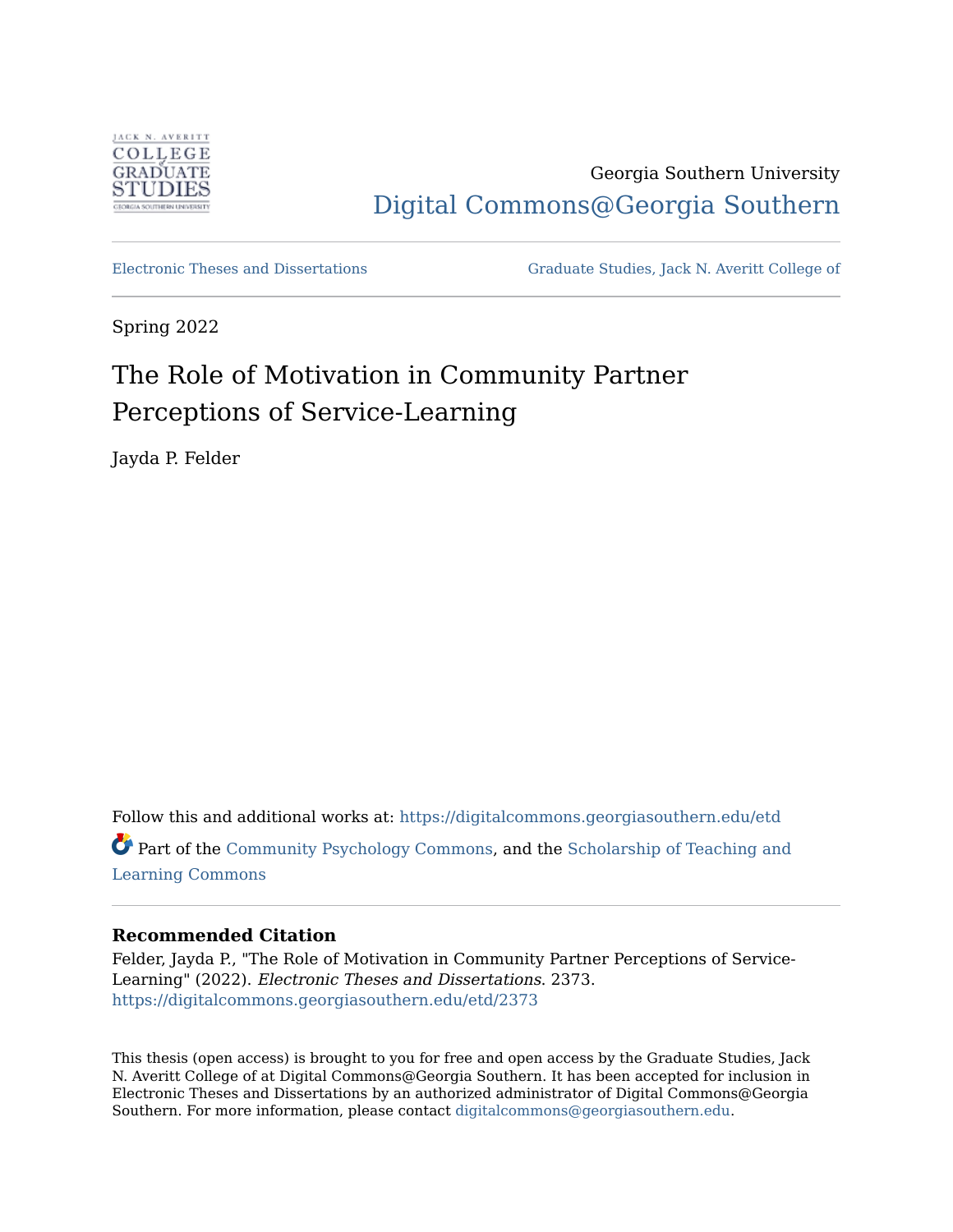### THE ROLE OF MOTIVATION IN COMMUNITY PARTNER

#### PERCEPTIONS OF SERVICE-LEARNING

by

### JAYDA FELDER

(Under the Direction of Rebecca Ryan)

### ABSTRACT

The current study sought to determine how community partners' varying motivations for participating in collegiate service-learning programs relates to their perceptions of service-learning. Prior research has demonstrated a plethora of positive outcomes for students who partake in courses with service-learning requirements, but research investigating the outcomes for the organizations that host these students is less common, and research investigating the link between their motives and perceptions is nonexistent. Based on this gap in the literature, the quantitative, evidence-based Perceptions of Service-Learning Scale was developed for the current study to assess how community partners perceive their experiences with service-learning across four dimensions (university-community partnership, experience with students, cost-benefit analysis, and overall impact) as a function of their primary motivation for participating in service-learning. The four primary motivations were educating students, increasing capacity, improving relations, and securing support, although it should be noted that due to low sample size, the study was underpowered, and two of the four motive groups were excluded from analysis. The results of the oneway multivariate analysis of variance showed that the Educating Students Motive Group and the Increasing Capacity Motive group did not differ significantly in their scores, however, descriptive statistics revealed that the Educating Students Motive Group had higher scores on the scale and each subscale than the Increasing Capacity Motive Group. Potential reasons for these differences are discussed, as well as how these findings combined with further implementation of the scale can inform improvements in service-learning programming.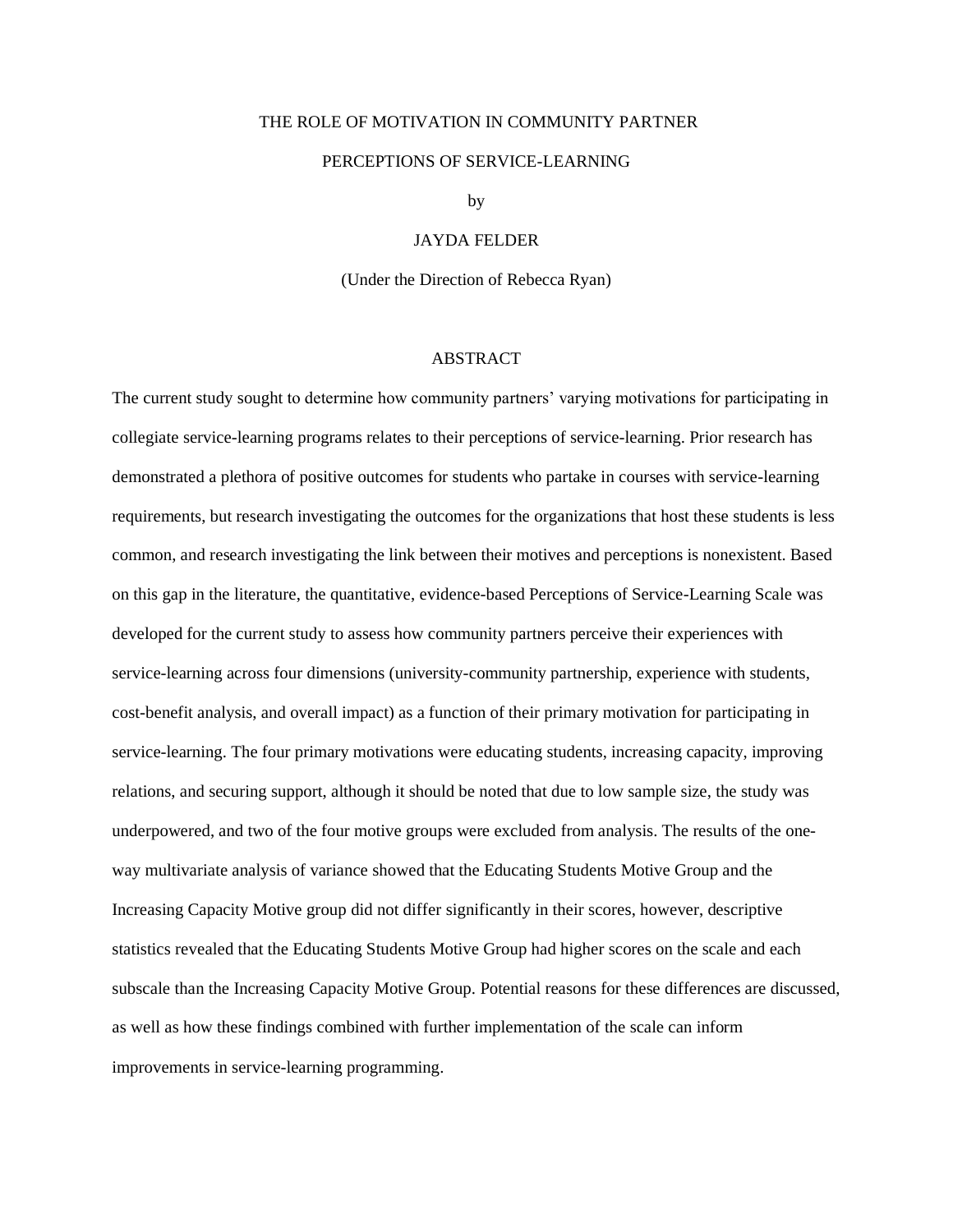INDEX WORDS: Service-learning, Community partners, University-community partnership, Motivation, Program evaluation, Perceptions of Service-Learning Scale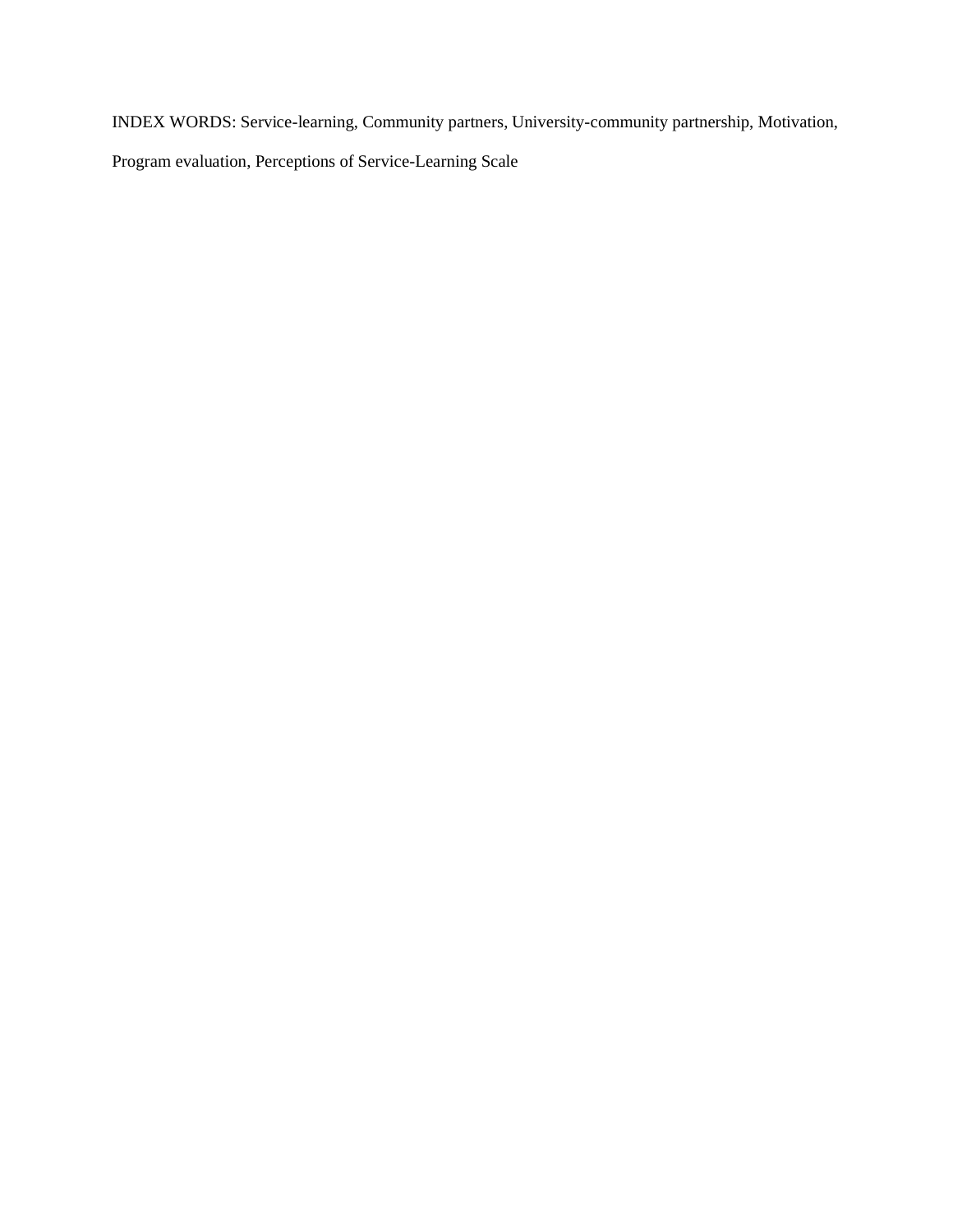# THE ROLE OF MOTIVATION IN COMMUNITY PARTNER

## PERCEPTIONS OF SERVICE-LEARNING

by

# JAYDA FELDER

B.S., Georgia State University, 2019

A Thesis Submitted to the Graduate Faculty of Georgia Southern University

in Partial Fulfillment of the Requirements for the Degree

# MASTER OF SCIENCE

# COLLEGE OF BEHAVIORAL AND SOCIAL SCIENCES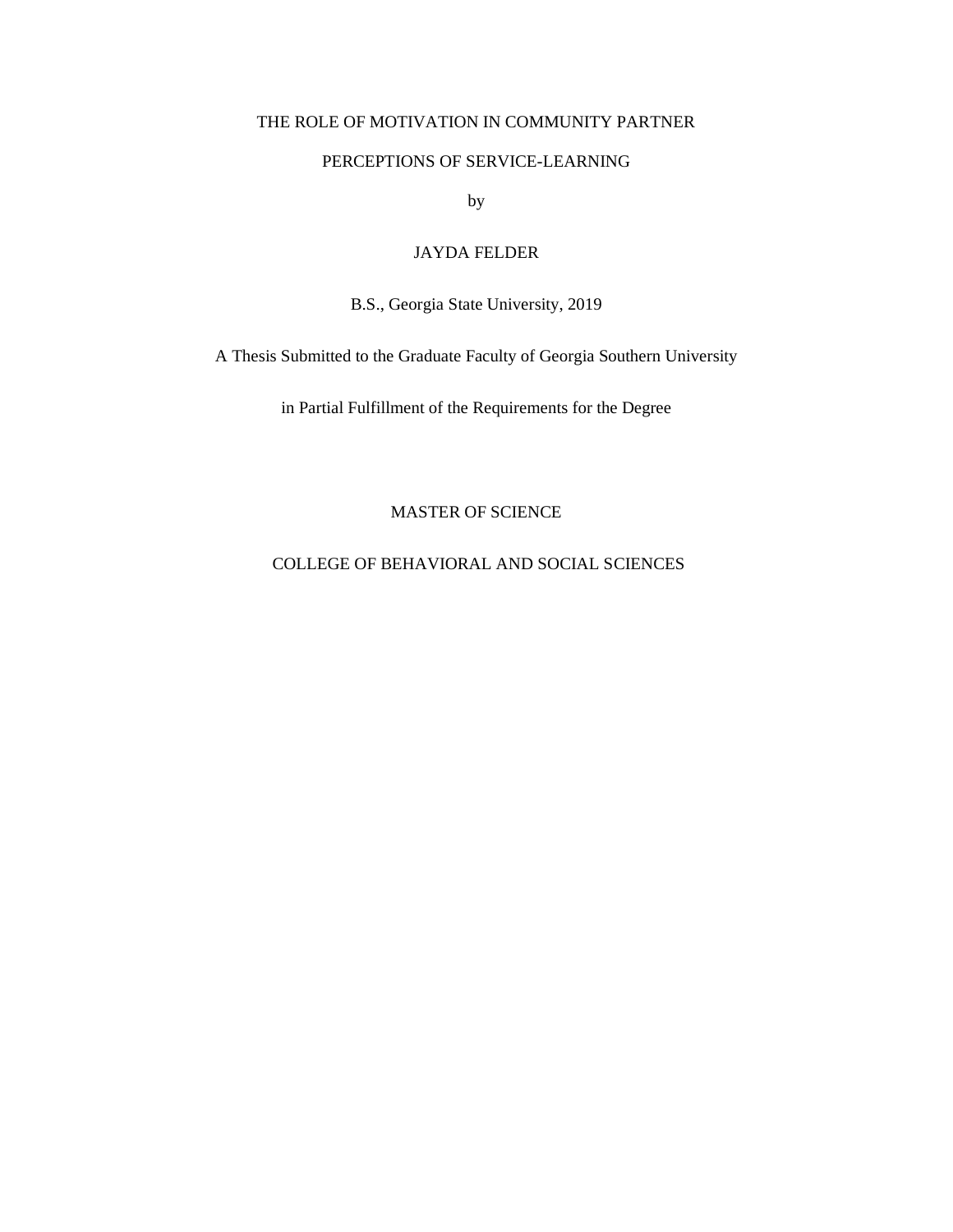© 2022

# JAYDA FELDER

All Rights Reserved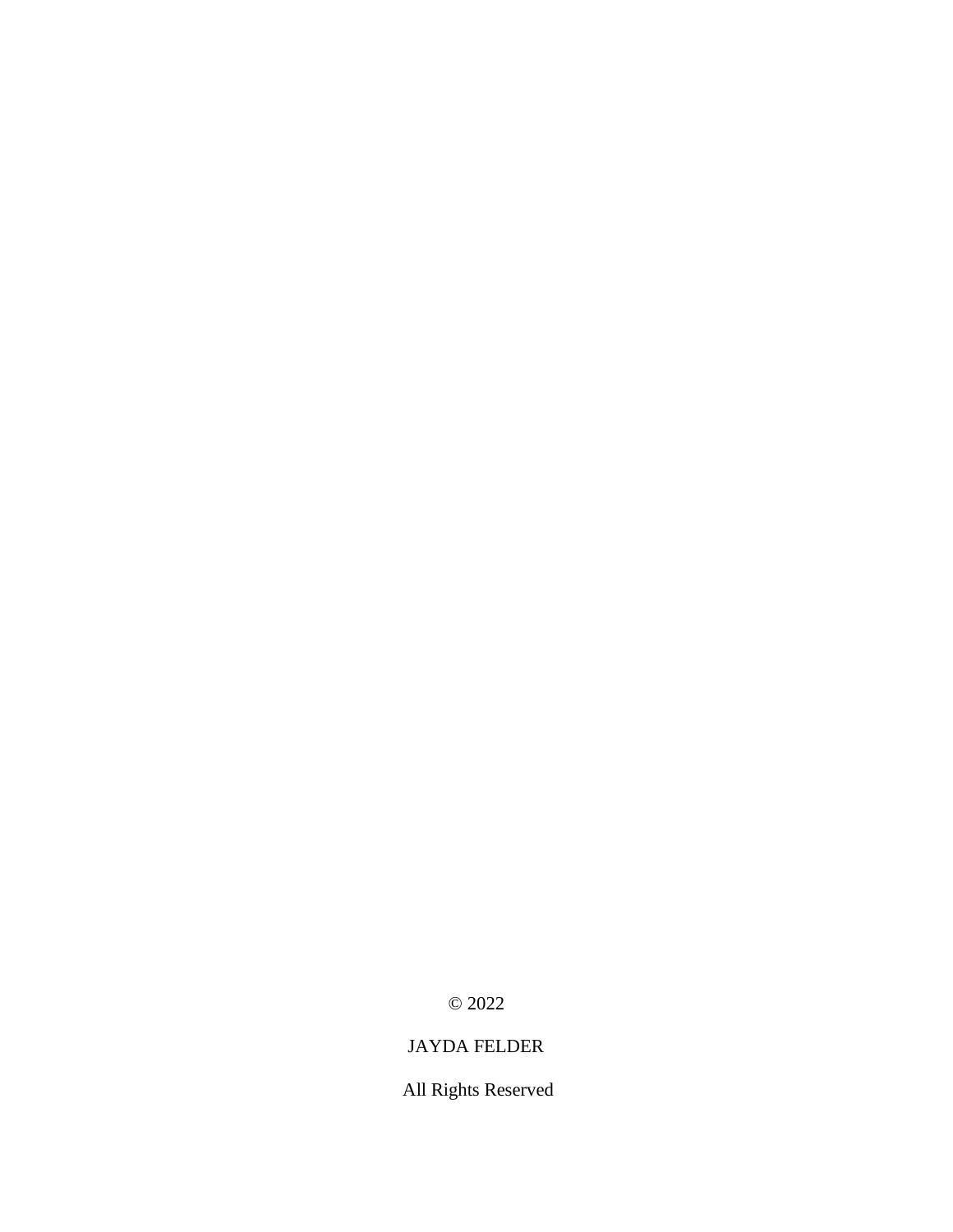# THE ROLE OF MOTIVATION IN COMMUNITY PARTNER

# PERCEPTIONS OF SERVICE-LEARNING

by

# JAYDA FELDER

Major Professor:<br>Committee:

Rebecca Ryan<br>Ryan Couillou Karen Naufel

Electronic Version Approved: May 2022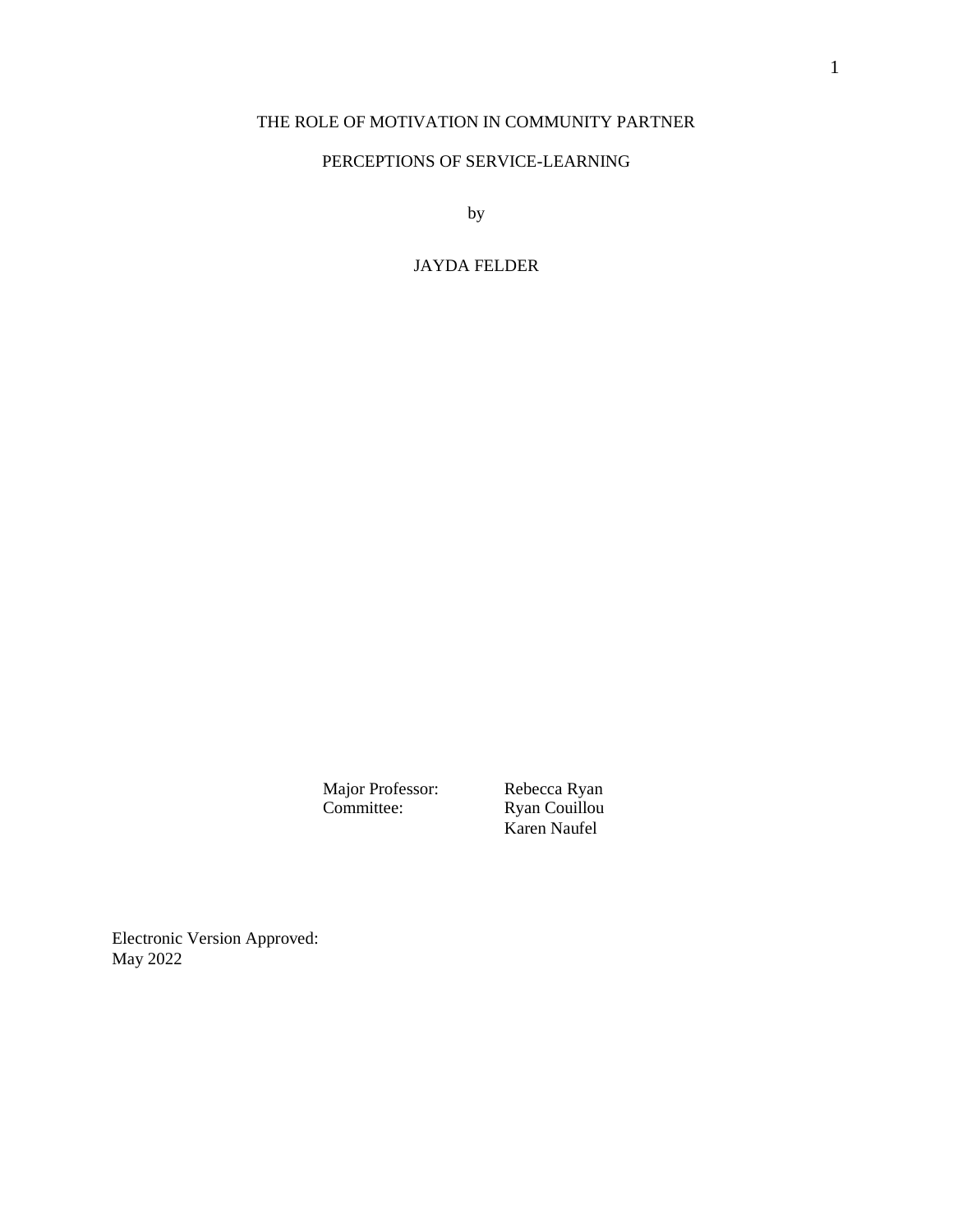# TABLE OF CONTENTS

|                   | Page |
|-------------------|------|
|                   |      |
| <b>CHAPTER</b>    |      |
|                   |      |
|                   |      |
|                   |      |
|                   |      |
|                   |      |
|                   |      |
|                   |      |
|                   |      |
|                   |      |
|                   |      |
|                   |      |
|                   |      |
|                   |      |
|                   |      |
|                   |      |
|                   |      |
|                   |      |
|                   |      |
| <b>APPENDICES</b> |      |
|                   |      |
|                   |      |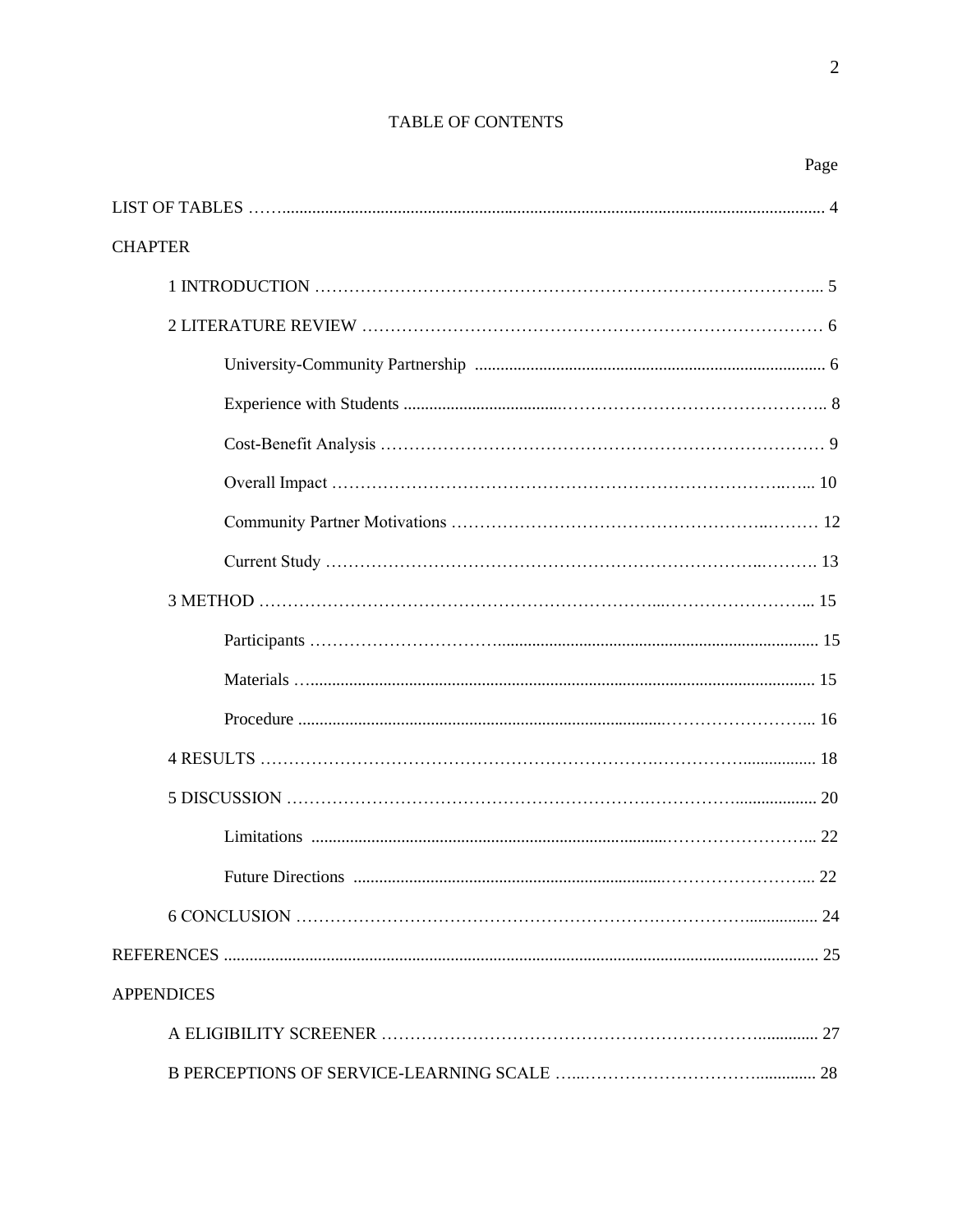|--|--|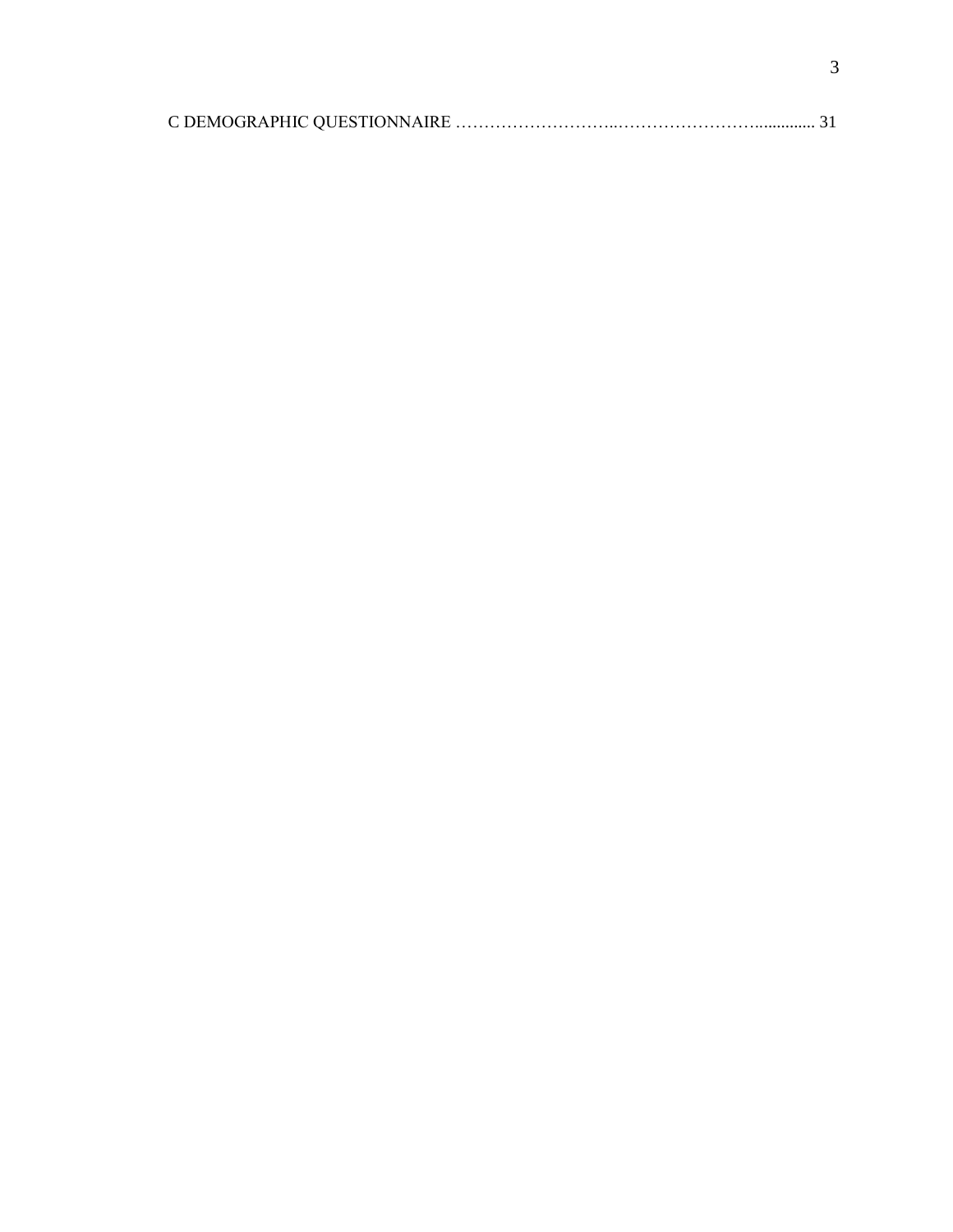# LIST OF TABLES

|  | Page |
|--|------|
|--|------|

| Table 2: MANOVA and Descriptive Statistics for Overall Perceptions of Service-Learning Scale |
|----------------------------------------------------------------------------------------------|
|                                                                                              |
| Table 3: Pearson Correlations Among Perceptions of Service-Learning Scale and Subscales  19  |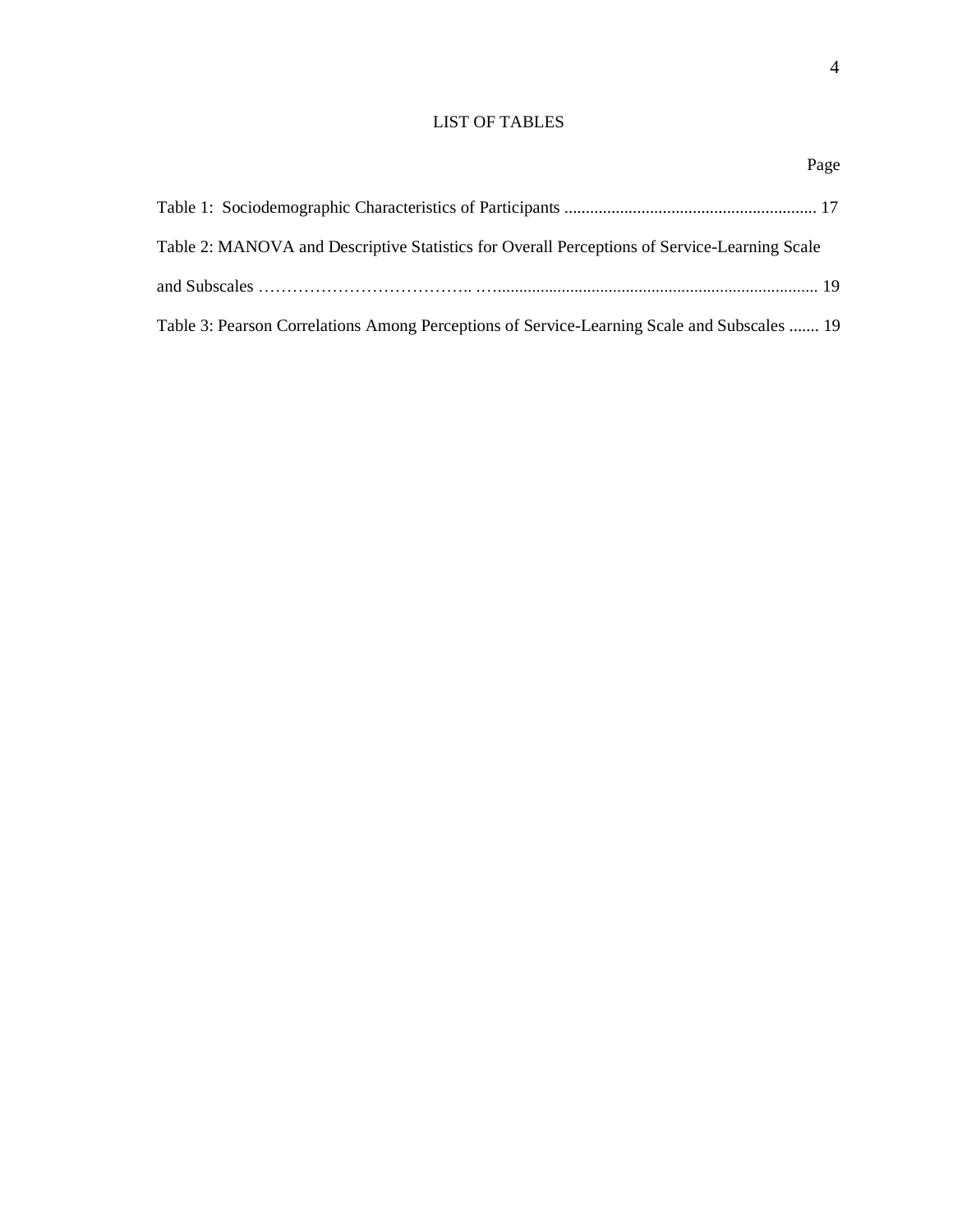#### CHAPTER 1

#### INTRODUCTION

Service-learning is an experiential learning pedagogy intended to strengthen college students' understanding of course material through structured community service (Rinaldo et al., 2015). In courses with a service-learning component, the faculty set the general guidelines for how the service portion of the course will be incorporated into the curriculum, and how it will be graded or assessed for completion credit. Then, either the faculty or the students finalize a service-learning arrangement and site-specific expectations with an approved community partner, which is any public agency or nonprofit organization working to address specific needs in a community. Although service requirements vary by university, course, and community partner, they typically involve a minimum time commitment and/or completion of a project, as well as a reflection component to gauge student development across several dimensions because of the service. The staff at the community partner locations take on the responsibility of training and supervising the students, and in many cases, they also provide an evaluation of the student and their progress to the faculty. Through service-learning, the community partners become the teachers beyond the classroom, and student learning is facilitated through real-world, hands-on experience that allows students to both apply knowledge from academia and gain new insights from community stakeholders (i.e. organization staff, organization clientele, and affiliated community members). As such, servicelearning is usually deemed a partnership between a university and the community that yields plentiful benefits for all parties involved, but its roots in academia shift most of the focus onto student outcomes, and it is precisely this inequality that often leads to the neglect of community partners' voices.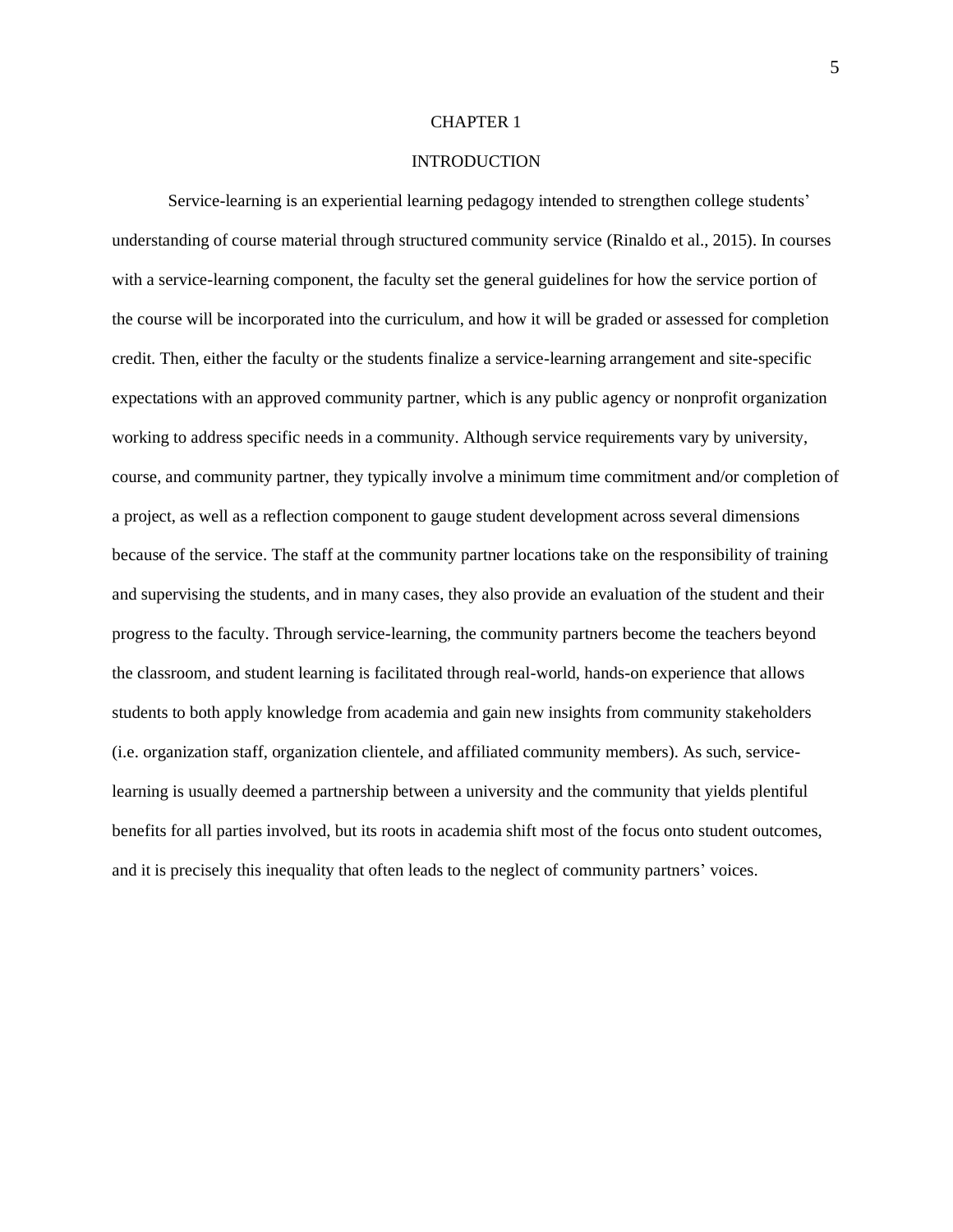#### CHAPTER 2

### LITERATURE REVIEW

Prior research demonstrates a plethora of positive personal, professional, social, and academic outcomes for college students who partake in courses with service-learning requirements (Eyler et al., 2001), but research investigating the outcomes for the organizations that host these students is less common. Studies that have investigated community partner outcomes have employed both quantitative methods (e.g. fixed-response and Likert-type questions) and qualitative methods (e.g. semi-structured and structured interviews, focus groups, open-ended or free response questions), with the latter being the most frequently used. These studies report both the benefits and challenges community partners face with service-learning, and their combined findings reveal perspectives related to the university-community partnership, the experience of working with service-learning students, the costs incurred to train and supervise these students, and the overall impact of service-learning.

#### *University-Community Partnership*

Before reviewing common themes found across community partners' reported experiences with service-learning, it is important to understand the general nature of the university-community partnership. Bringle and colleagues (2009) posit that the term *partnership* is often misused in the context of servicelearning to describe what is more accurately a mere arrangement or placement. Furthermore, the term partnership is also commonly used to describe the relationship between the university and community as a whole, but given that there are multiple stakeholders within both entities, this dyad is too broad for consistent analysis across studies. Therefore, Bringle and colleagues contribute three important points of clarification for examining the nature of university-community interactions. First, a relationship should not be considered a partnership unless it possesses closeness, equity, and integrity. Second, the SOFAR framework should be used to specify the units of analysis within the university and community. The SOFAR acronym identifies students, community organizations, faculty, administrators, and community residents as the five key stakeholders in service-learning, which yields 10 possible stakeholder relationships to consider when developing and maintaining a service-learning program. And third, the E-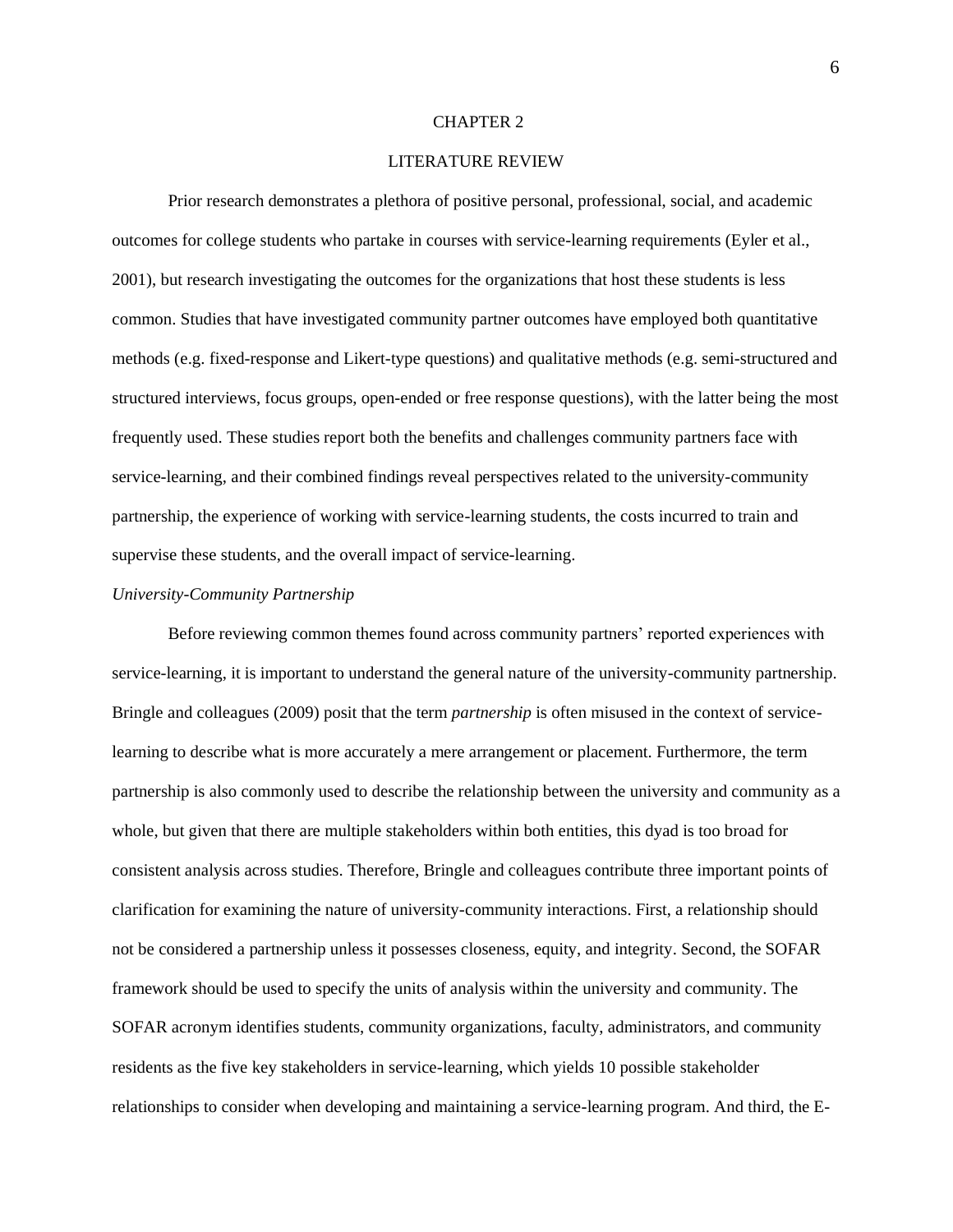T-T model should serve as a guide to understanding whether the service-learning taking place is exploitative, transactional, or transformational, and for whom.

Sandy and Holland (2006) conducted focus groups with 99 community partners and found that they overwhelmingly reported a strong foundational relationship with the university and service-learning faculty as paramount in creating a positive and productive service-learning experience. The major characteristics of said relationship were (a) clear expectations and ongoing communication, (b) an understanding of community partners' needs, perspectives, and goals, (c) a personal connection with the faculty and university beyond service-learning, (d) co-involvement in planning the service requirements and training students, and (e) accountability and equitable leadership of students. Here we see examples of that closeness, equity, and integrity that are central to establishing a partnership, as being weak in one or each of these foundational areas weakens the overall quality and strength of the relationship and allows more room for problems to arise in service-learning programs. To that point, Karasik (2019) surveyed 201 community partner representatives about their experience with their university-community partnership using an online assessment consisting of both fixed and open-ended items. Participant responses were then coded and organized into three main categories of barriers to service-learning success: universityrelated, student-related, and organization-related (note that the latter two will be discussed in subsequent sections). In terms of university-related barriers, Karasik found that poor student preparation, poor communication from faculty, and lack of genuine community support were most frequently reported, each of which could be attributed to a weak or nonexistent university-community partnership.

To assess agency voice, Miron and Moley (2006) interviewed 40 site supervisors from community partner agencies about their level of involvement in planning and implementing servicelearning taking place at their organizations. Participants were asked to rate each item on a 1-to-5 scale, and then elaborate on their rating. Miron and Moley found that the more involved community partners are, the more benefits they report from it. This finding emphasizes the amplification of agency voice and early and ongoing collaboration as essential to creating a strong foundation for service-learning success and developing a true partnership rather than a mere arrangement.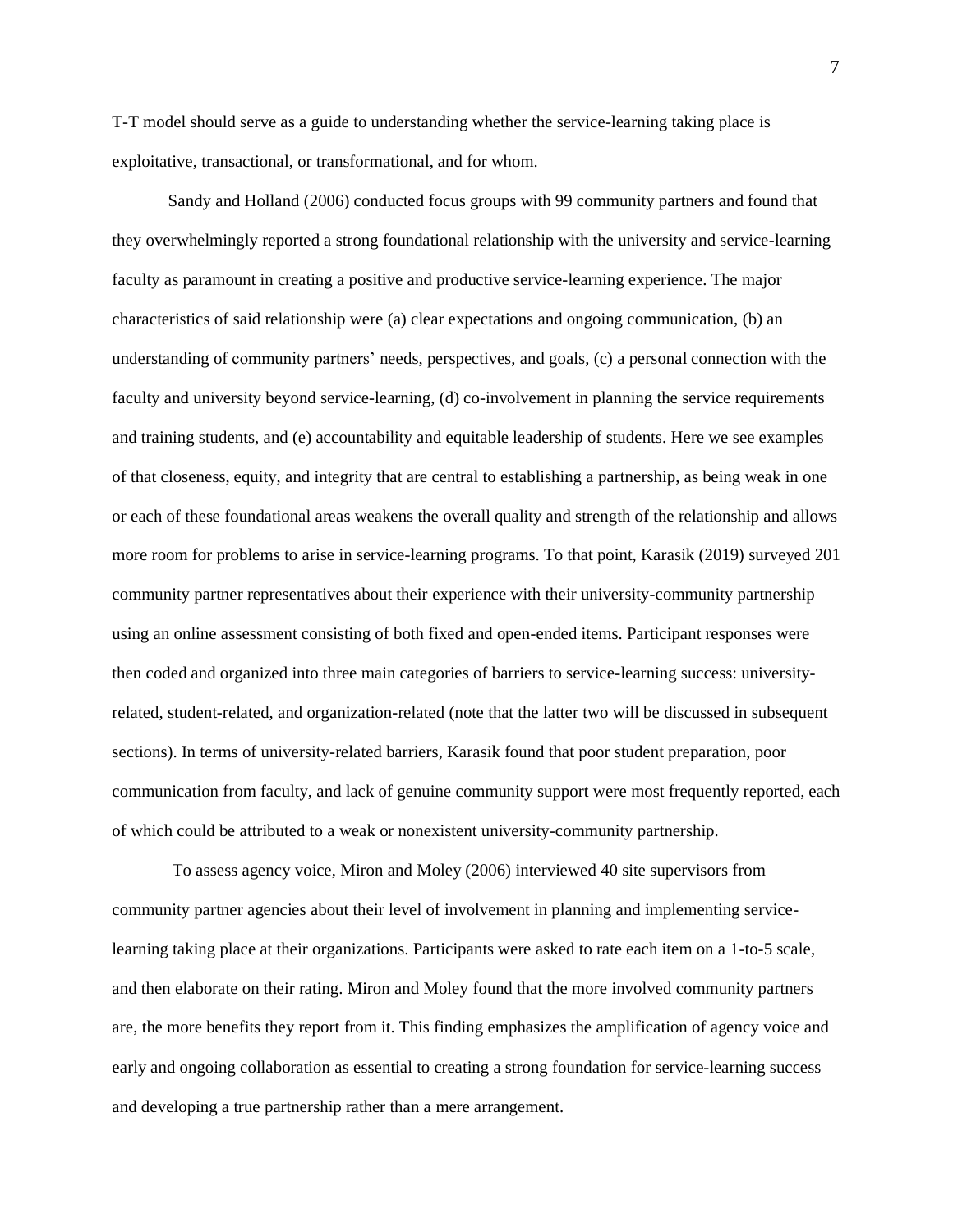In sum, the most relevant unit of analysis for the university-community partnership as it relates to service-learning is that of the faculty and the community organizations with which they work. Servicelearning projects are most successful when both the faculty and the community organizations operate as equal partners in educating students and developing the terms of the service to be completed, as this enhances agency voice and allows the experience to be mutually beneficial (i.e. transactional or transformational) rather than exploitative. Of note here is the degree to which students are prepared for working with a community partner, and the degree to which they have a genuine interest in the partner's mission. Although these may be attributed to how well the faculty prepare students prior to their service, these characteristics are within the students' control as well, and thus play a major role in community partners' evaluations of service-learning students.

#### *Experience with Students*

In addition to the university-community partnership, it is equally important to understand how community partners perceive their interactions and overall experiences with the students that provide the service. "Extra hands" and "new ideas" are the most reported benefits of service-learning (see Blouin & Perry, 2009; Jettner, 2017; Karasik, 2019; Rinaldo et al., 2015; Sandy & Holland, 2006), as community partners place immense value upon the increased organizational capacity and variety of perspectives, expertise, and skills that service-learning students provide. Interestingly, Rinaldo and colleagues and Sandy and Holland also found that partners greatly appreciated the opportunity to "serve" the students by helping them achieve their academic goals and by educating them about the nonprofit sector. Additionally, Andrade and colleagues (2020) found that when service-learning students were evaluated across different professional competencies, students who were ranked higher also received higher rankings for their service projects in terms of quality and value, demonstrating that students who exhibit professionalism, work ethic, general preparedness, and overall interest in and engagement with the work of community partners have the greatest impact on their organizations.

Despite these benefits, community partners also report challenges when working with servicelearning students. Karasik (2019) identified short-term service arrangements, poor fit, and lack of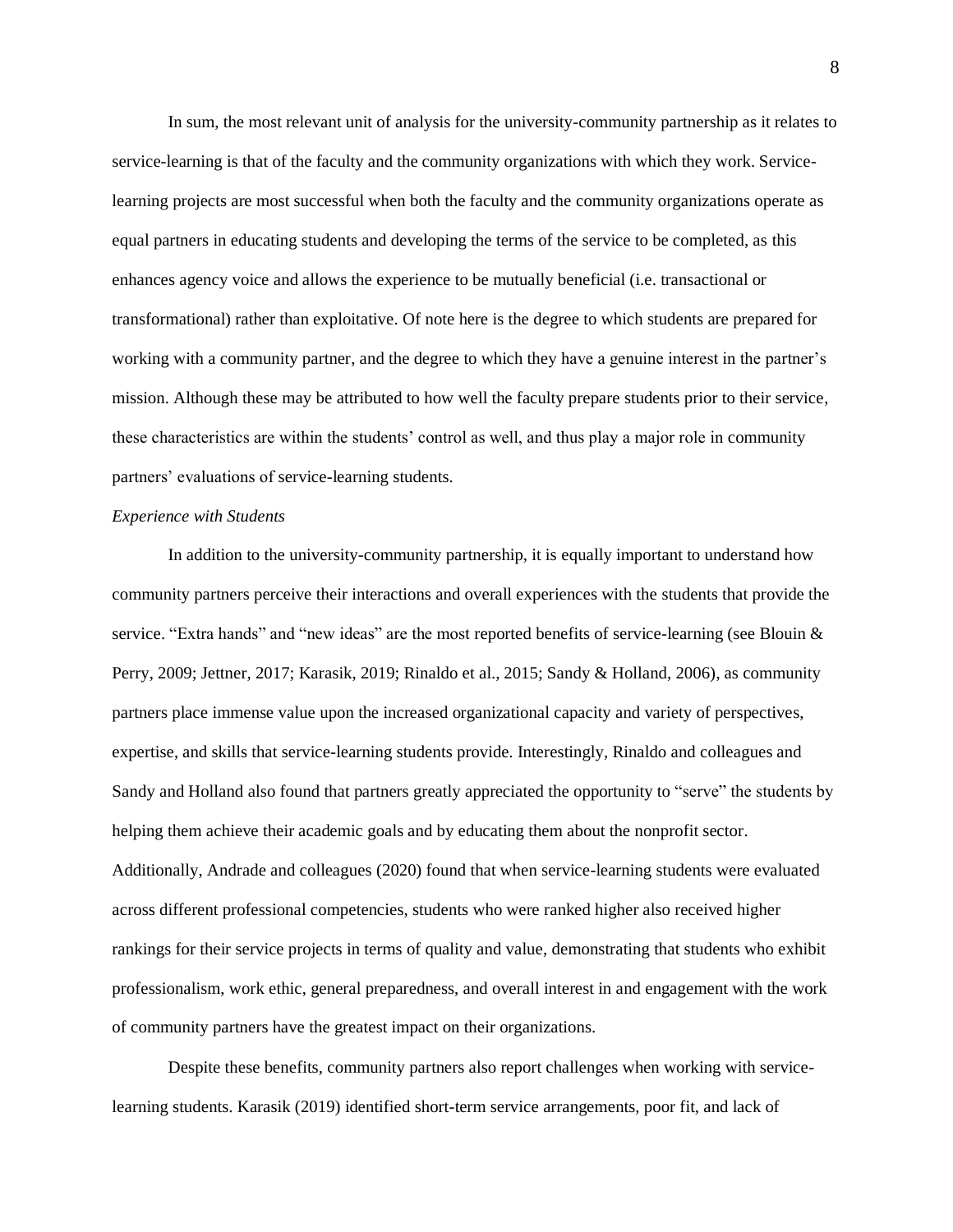professionalism as three major student-related barriers to service-learning success. In all fairness, the short-term nature of service-learning is not in the student's control, as the typical semesterly or quarterly academic calendar remains in conflict with the year-round operations of organizations. Poor fit could be the fault of the faculty if they merely assign students to a community partner without considering whether the student's interests and skills align with the mission and needs of the organization. Alternately, if students are allowed to pick their placement, they may encounter challenges if there are limited options because of faculty-imposed requirements, or just a general lack of organizations to choose from within the community surrounding their university. However, regardless of where a student ends up or how long their course term is, professionalism is well within their control, and exhibiting a lack of work ethic or lack of respect for the organization staff and clientele is a major drawback for community partners who agree to host these students. Consequently, community partners routinely advocate for students that have genuine interest in their organization's cause, and for students to be more knowledgeable about the nature of the nonprofit sector and appropriate workplace etiquette prior to beginning their service.

#### *Cost-Benefit Analysis*

According to Stoecker and colleagues (2009), many community partners have reported that faculty-defined service requirements can strain organizational resources and/or require partners to create work for students that do not address actual organization needs and goals. To investigate this idea of organizational strain, Littlepage and colleagues (2012) conducted a study to assess whether or not organizations have the capacity to take on additional students in non-employee roles (e.g. volunteers, service-learning students, interns, etc.). Two hundred ninety organizations that utilize the aid of college students were then asked to complete an online survey to describe the nature of these students' involvement. Littlepage and colleagues found that although organizations are generally willing to take on additional students of any kind, they are the most apprehensive about service-learning students because of the increased pressure to provide mutual benefits in exchange for their service. Karasik (2019) identified logistics, agency match, and cost-benefit balance as three major organization-related barriers to servicelearning success. Things such as developing policies and procedures for students, getting approval for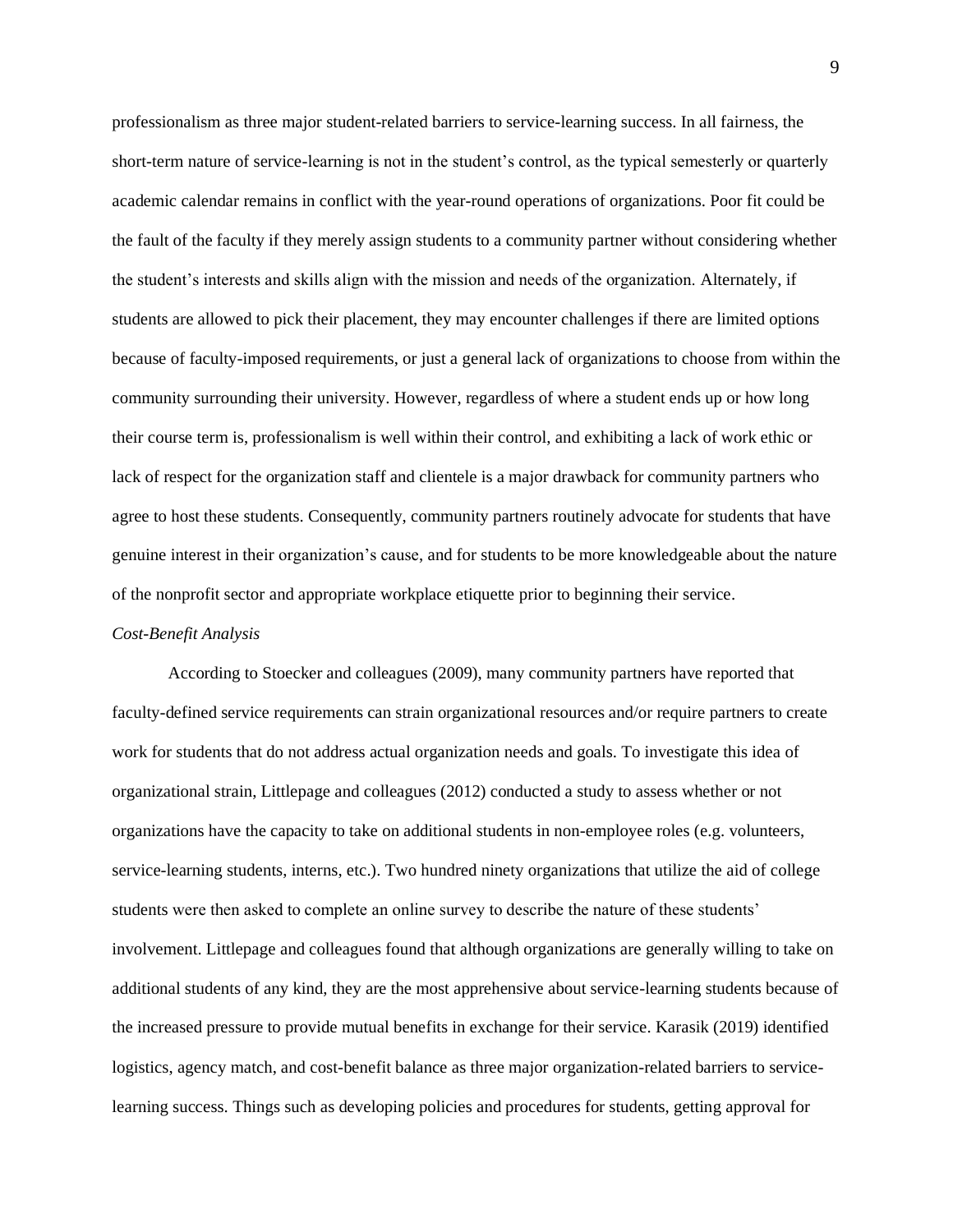certain projects, and conducting orientations are examples of additional logistics organizations must consider. With agency match, organizations sometimes struggle with determining what kinds of service can be completed that meet the course requirements, interest the students and utilize their skills, and are also of practical use for fulfilling the organization's mission or meeting staff-identified needs. Finally, in terms of cost-benefit balance, resources expended on service-learning students primarily include time and money. Training and supervising students decreases the amount of time staff have to work on other important tasks, which is especially inconvenient when working with unprofessional or disinterested students, or when faculty have not clearly communicated the community partner's role in the servicelearning arrangement upfront. In addition, spending money on things like background checks and other supplies goes to waste when the service-learning project does not yield desirable outcomes or cannot be completed within the allotted timeframe. Thus, when considering working with service-learning students, community partners must conduct a cost-benefit analysis of sorts to determine if the service provided would be worth the resources invested; in other words, they consider whether the risk of potentially wasting resources is greater than the potential reward of a significant positive outcome. With that said, Worrall (2007) confirms what appears to be a consensus in the literature: the benefits of service-learning can outweigh the challenges community partners sometimes experience.

# *Overall Impact*

Examining the university-community partnership, experience with students, and cost-benefit analysis all provide insight about community partner experiences both before and during service-learning, but for holistic program evaluation to take place, we must also examine the impact of the service after it has been completed. To achieve this, Jettner and colleagues (2017) conducted a qualitative study that utilized data from phone interviews with 22 community partners to assess their perceptions of servicelearning impact across three dimensions: organizational, economic, and social. They were asked to rate each dimension on a scale of -5 to +5. A negative rating indicated that service-learning was a cost to the organization, whereas a positive rating indicated that service-learning was a benefit to the organization (a rating of 0 indicated that service-learning had no impact). Participants reported a moderate organizational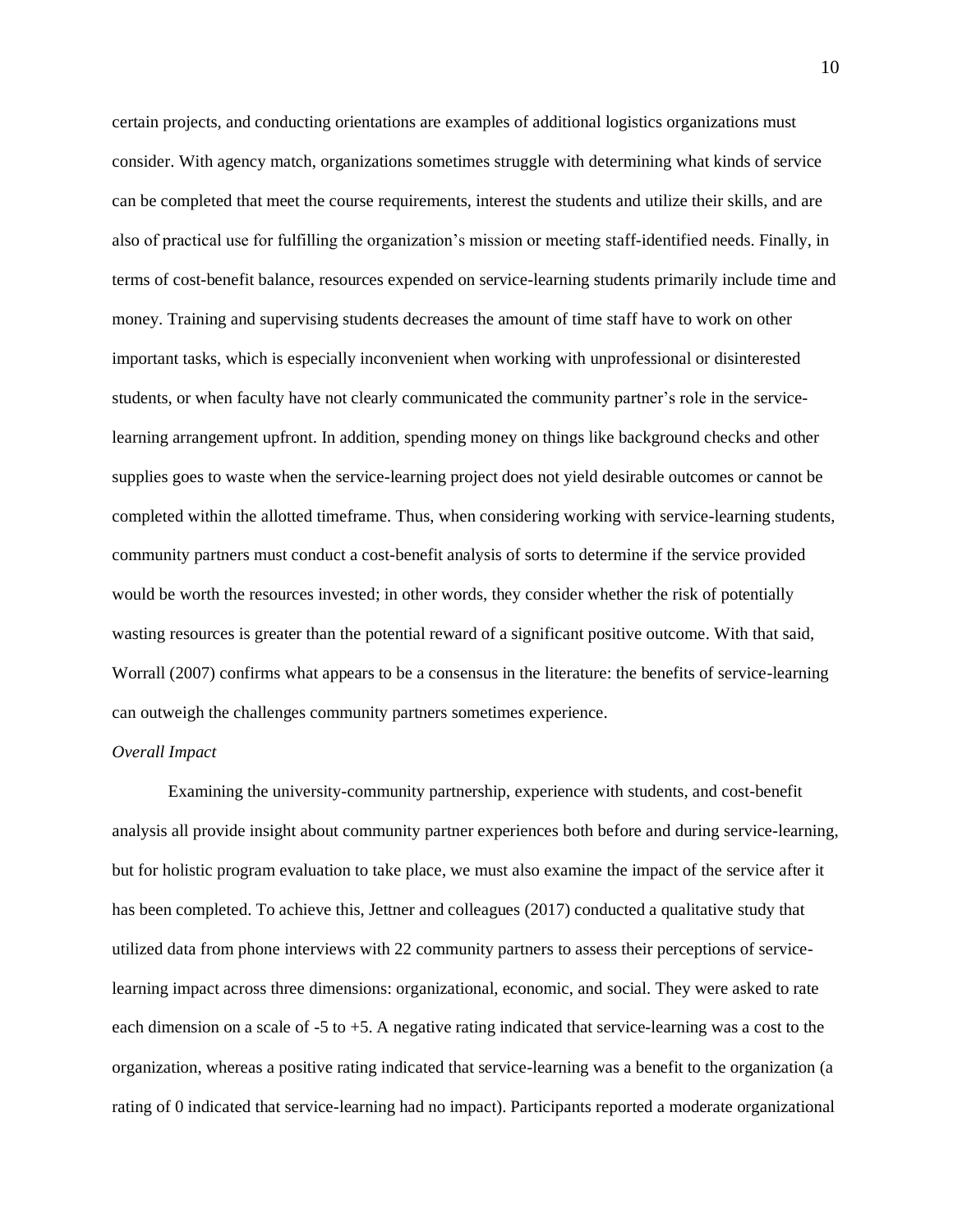impact (average rating of 3.64 with a range of 1 to 5), noting that service-learning students increase both the quality and quantity of services provided through extra hands and new ideas, which helps the organizations fulfill their mission. Some challenges in this category included decreased efficiency on account of staff using more of their time to supervise students, and students completing tasks or projects that are not useful (or simply not completing anything at all). Participants reported only modest economic benefit (average rating of 2.27 with a range of 0 to 5), noting that although service-learning students can help bring in additional money and resources through fundraising and donation drives and help to increase the overall value of services provided, service-learning can pose an economic risk to organizations when funds, supplies, and staff time are invested with little to no return. And finally, participants reported moderate (average rating of 3.41 with a range of 0 to 5) social impact in terms of networking, increasing their pool of volunteers, and increasing visibility and awareness in the community, but this is not always the case, and not always to a significant degree. The fact that community partners only reported on average a moderate impact across these three areas suggests that while there can be a lot of added value and incentive for partners to participate, service-learning often leaves much to be desired due to poor interactions with faculty and students. As such, Jettner and colleagues provided recommendations to improve service-learning programs that mainly center around the following: (a) increasing student preparedness in areas of cultural awareness and humility, professional development, leadership, and career planning, (b) ensuring that there is a good fit between the organization and both the faculty (in terms of co-developing service requirements that meet the needs of both the class and the organization) and the students (in terms of placing students with sites that they are actually interested in), and (c) ensuring a strong foundational relationship with faculty that includes ongoing communication, evaluation, and feedback (Jettner et al., 2017).

Another aspect of impact that has been assessed is that of a having a lasting imprint, which Gerstenblatt (2014) found when she interviewed both community partner staff and actively engaged citizens affiliated with nine different organizations about their lived experiences with service-learning. This theme can be seen as twofold, with benefits for the community partners and the community at large.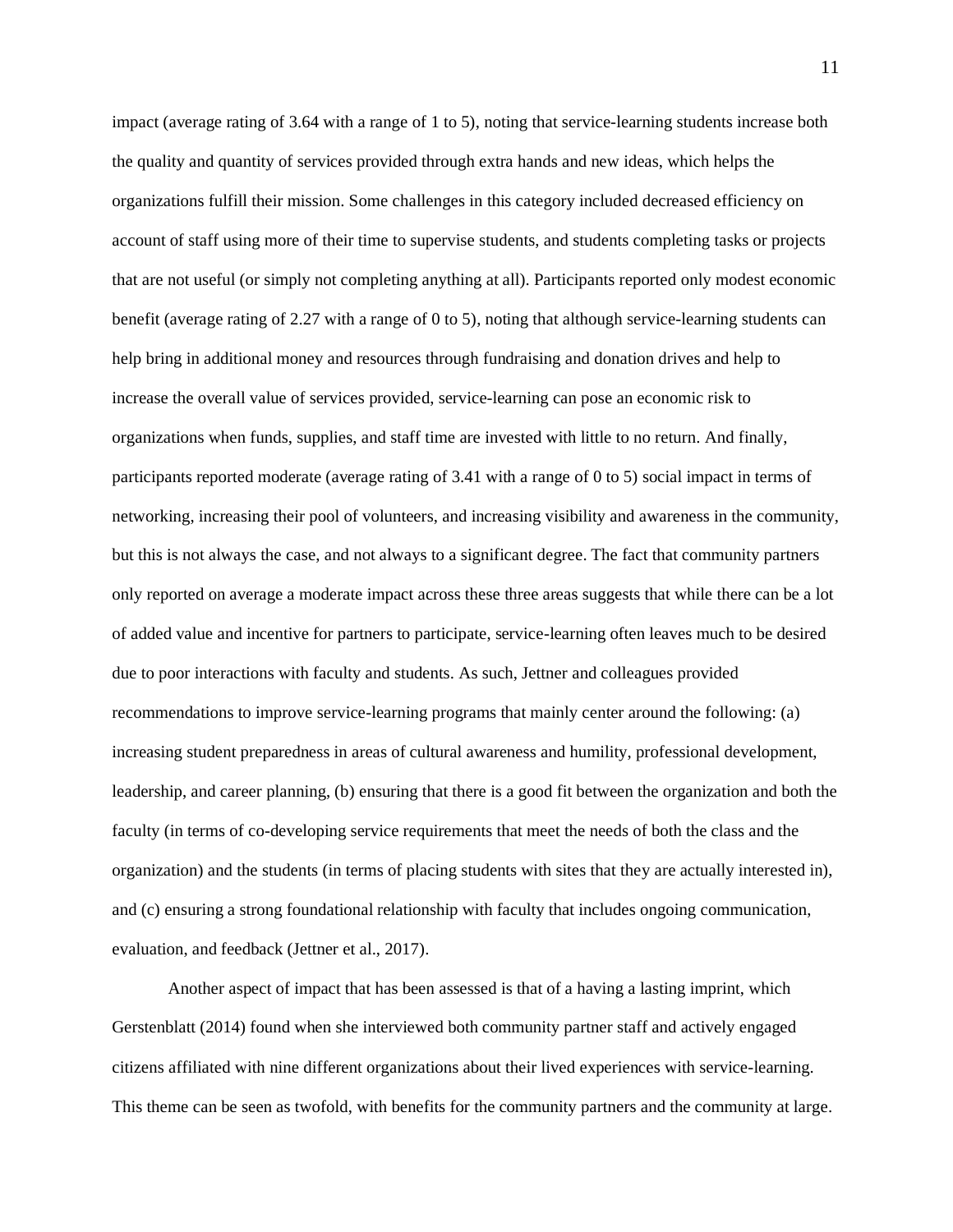For community partners, service-learning students sometimes make recommendations, complete projects, or provide services that are instrumental in improving the way organizations operate long-term. For community members, particularly those who participate in or are directly served by an organization's programming, excellent students may make a lasting impact on the lives of others and inspire community activism or positive personal growth (Gerstenblatt, 2014). Thus, this finding adds to the existing operationalization of impact by illustrating how the benefits of service-learning can exist without being immediate or tangible.

#### *Community Partner Motivations*

The motivation of community partner staff to allow service-learning at their location is an important element of service-learning evaluation that has not been examined with a quantitative design. In some studies, community partners have mentioned specific reasons for participating in service-learning, but the possible relationship between motivation and overall perception has not yet been explored. Through qualitative interviews with 67 community partner staff members, Stoecker and colleagues (2009) found that community partners are generally motivated by four primary goals. First is the altruistic motive to educate students. Community partners participate in service-learning simply because they enjoy working with students and serving as both an educational and community resource for them. Second is the long-term motive to secure future support. Community partners may be interested in working with students in hopes that after their service-learning requirements are complete, these students will continue to engage with their organization by volunteering, making donations, and raising awareness. In addition, there is a desire for these students to "work their way up" and later become employees of their host organization, or at the very least seek a career in the nonprofit sector. Third is the capacity-building motive to have additional human capital. This motive has been frequently cited as a primary benefit to service-learning: more hands on deck equals more work that can be completed. Fourth is the higher education relationship motive to gain or maintain access to resources and connections. Service-learning can be an invaluable avenue for community partners to strengthen their relationship with a university and access resources such as research, specialized knowledge in the field, funding, volunteers, and additional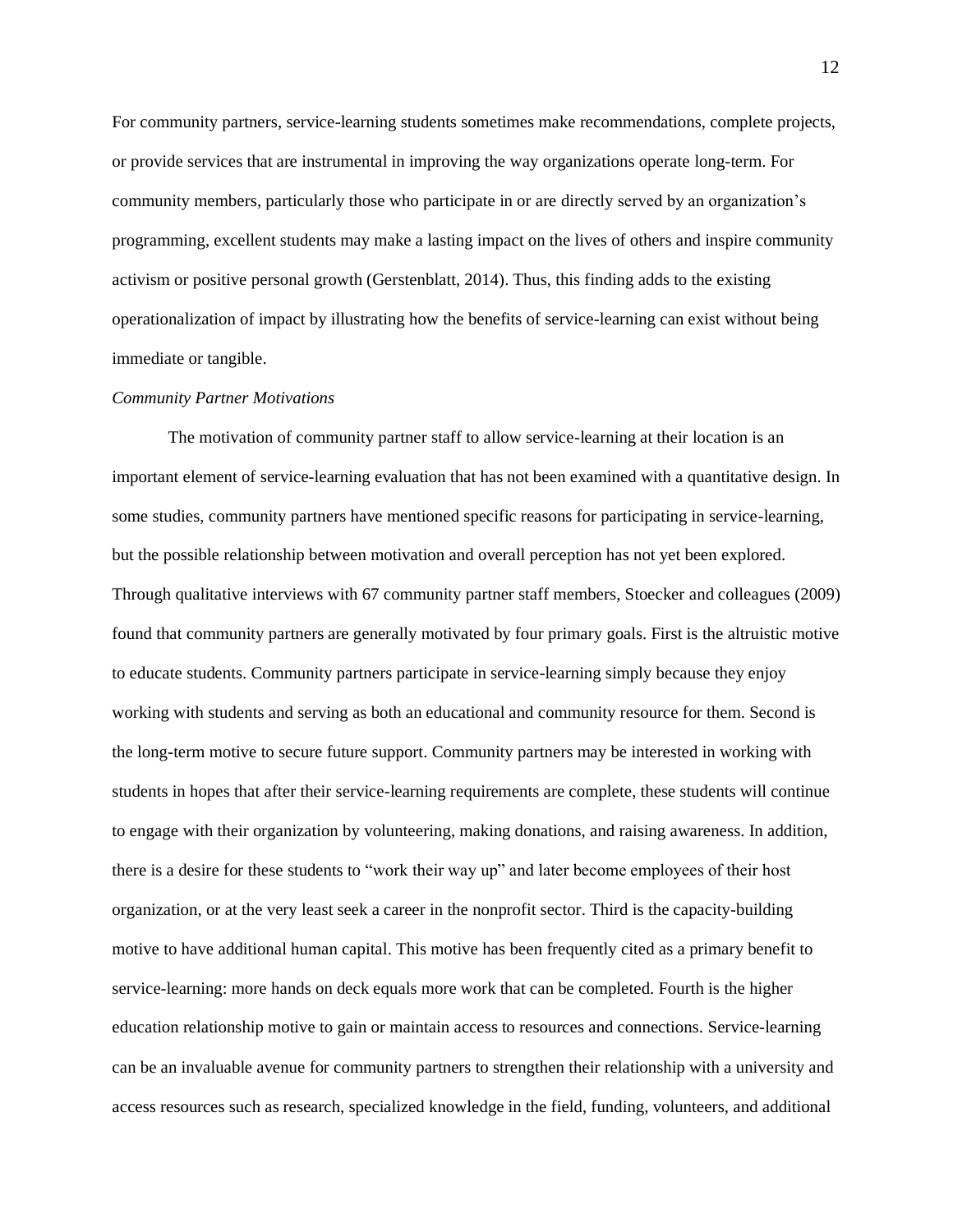avenues for promoting their cause. With that said, some community partners fear that by declining to participate in service-learning, even if only temporarily, they may lose access to these resources.

In Basinger and Bartholomew's (2006) study, 38 nonprofit organizations engaged in servicelearning completed a survey consisting of fixed and open-ended questions to explore community partner motivations for, expectations of, and satisfaction with service-learning. They found that in terms of motivation, participants reported motives that were mainly student-serving or organization-serving in nature, which aligns with the findings of Stoecker and colleagues. However, Basinger and Bartholomew did not investigate whether there was a relationship between motivation and satisfaction, and since different community partners are motivated to participate in service-learning by different goals, it can be reasonably argued that they would then emphasize different aspects of the service-learning experience as being the most important, which may have implications for their overall perceptions of service-learning. *Current Study*

As demonstrated above, prior researchers have identified several aspects of the universitycommunity partnership, the direct experience working with students, the cost-benefit analysis of resource expenditure required to host students, and overall impact as central themes to community partners' experiences with collegiate service-learning programs. The current study expanded on this area by examining how community partners' primary motivations for participating in service-learning relates to their perceptions of their experiences. With the measure I developed for this study, I aim to demonstrate the usefulness of a comprehensive survey comprised of Likert-type items. Qualitative research has laid the groundwork for uncovering common themes in community partner experiences, so my new quantitative measure includes and combines those themes as assessment items based on previous literature. This measure is intended to provide both a more efficient approach to assessing perceptions of service-learning experiences, and quantitative data that can be used to assess the relationship between other variables of interest and those perceptions. It is understandable that a pedagogy established by institution-serving faculty would be student-focused, but given that the specific pedagogy of servicelearning implies reciprocal collaboration (Smith-Tolken & Bitzer, 2017) with community partners on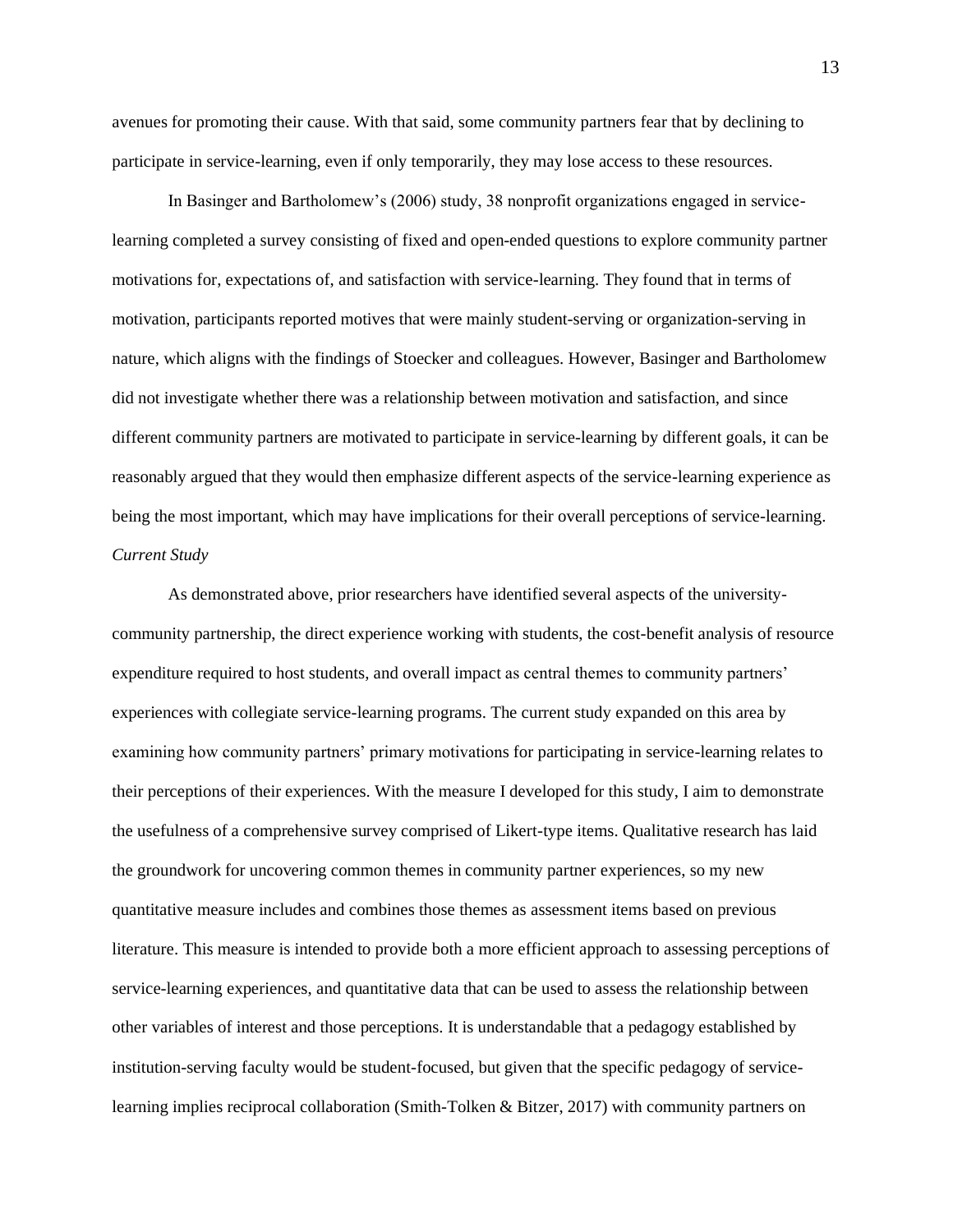account of the fact that service-learning would be impossible without the service component, it is imperative to understand community partners' experiences by employing more holistic service-learning program evaluations. This study sought to bring the voices of community partners to the forefront of the conversation surrounding the utility and pitfalls of service-learning, and to inform institutions so as to cultivate more mutually beneficial service-learning programs.

Based on the previous literature that revealed community partners generally regard servicelearning as being beneficial despite the challenges they may experience, I investigated the potential relationship between those findings and community partner motivation by answering the following question: does a community partner's primary motivation for participating in service-learning influence their perception of service-learning outcomes? More specifically, I investigated whether groups of community partner staff categorized by primary motive differed in their ratings on the measure provided.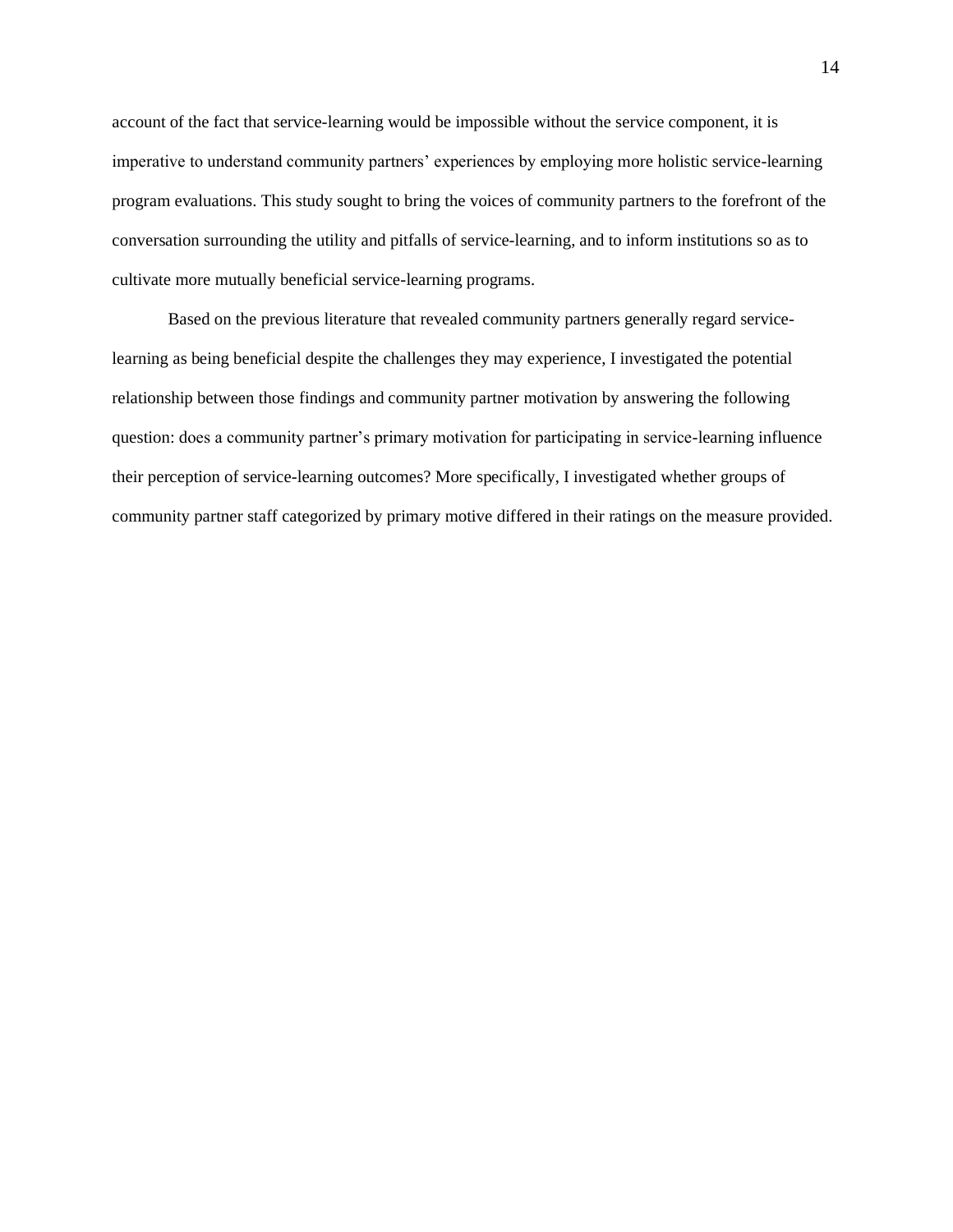#### CHAPTER 3

### **METHOD**

#### *Participants*

A sample of staff at community partner organizations affiliated with higher education institutions in Georgia was obtained for this study. For a staff member to be eligible for participation, their current organization must have worked with at least one service-learning student prior to the COVID-19 pandemic. The drastic and uncertain nature of the pandemic created many challenges, hardships, and organizational changes that have undoubtedly impacted service-learning operations within the past two years, but the current study is interested in the experiences of community partners under typical, prepandemic circumstances. Additionally, participating staff members had to self-report that they are knowledgeable about the service-learning that has taken place at their organization in recent years. A G\*Power calculation for four groups and five response variables (effect size  $= .06$ , alpha  $= .05$ , power  $=$ .8) determined that at least 108 participants were needed for data analysis, with at least 22 participants per each group. However, due to time constraints, my thesis committee determined that data collection should be completed by February 4, 2022, so within the allotted timeframe I collected data from 25 participants who represented 21 community partner organizations and 16 higher education institutions in Georgia. Of these 25, two were excluded because they did not meet the eligibility criteria. Additionally, a minimum of six participants was needed per motive group for analysis, and because two of the four groups did not meet this requirement (the Securing Support Motive Group and the Improving Relations Motive Group), the five participants within those groups were excluded as well. Thus, data was analyzed for a final sample size of 18 participants (see Table 1 for sociodemographic information).

## *Materials*

All study materials were administered through Qualtrics and completed online. In order, participants completed an informed consent, an eligibility screener (see Appendix A), the Perceptions of Service-Learning Scale (see Appendix B), and the demographic questionnaire (see Appendix C), which included the question inquiring about motivation. The demographic questionnaire also collected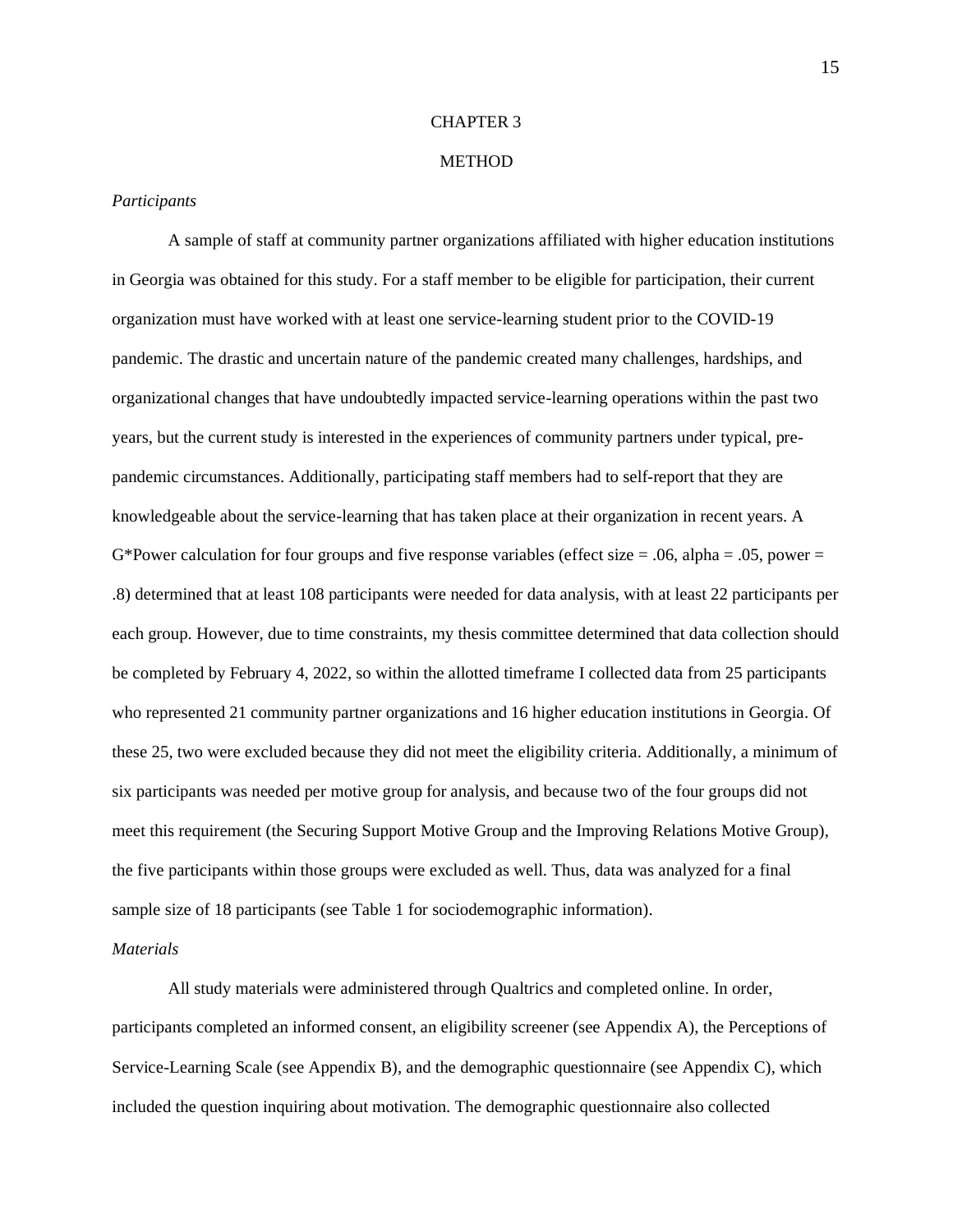information about the participants' organizations, but because this may potentially be identifying information, these questions appeared on a separate screen at the end of the study and were linked to a separate survey so that an independent data set could be created. These additional items were included for informational purposes only and were not reported in this paper. If participants did not consent to participate or did not meet the eligibility criteria, they were redirected to a message indicating that they are ineligible to participate in the study.

The Perceptions of Service-Learning Scale is a 32-item self-report survey that I developed for the purposes of this study. I developed this evidence-based measure by including a mix of items adapted from relevant service-learning studies that assessed community partner experiences, and original items that address some of the benefits, challenges, and recommendations from previous research that was discussed in the literature review. The measure is divided into four subscales, including: University-Community Partnership, Experience with Students, Cost-Benefit Analysis, and Overall Impact. The full list of items along with their respective sources is included in Appendix D.

# *Procedure*

This research was approved by the Georgia Southern University Institutional Review Board. To recruit participants, community partner information was obtained from the higher education institutions' service-learning or community engagement webpages. The primary contacts listed for a total of 207 organizations were emailed and invited to participate in this study about service-learning. In the recruitment email, primary contacts were made aware of the eligibility criteria and general study details, encouraged to share this opportunity with their fellow staff members, asked to complete the study alone and in a quiet environment, and asked to refrain from discussing the specific details of the study with anyone else until after the study deadline passed. The data collection period lasted for five weeks (33 days), during which time primary contacts also received two biweekly follow-up emails to remind them about the study. All community partner staff members who successfully completed the study and passed the attention check items in the survey by the listed deadline were included in the data analysis. Participants did not receive any form of compensation, however, they were informed that their honest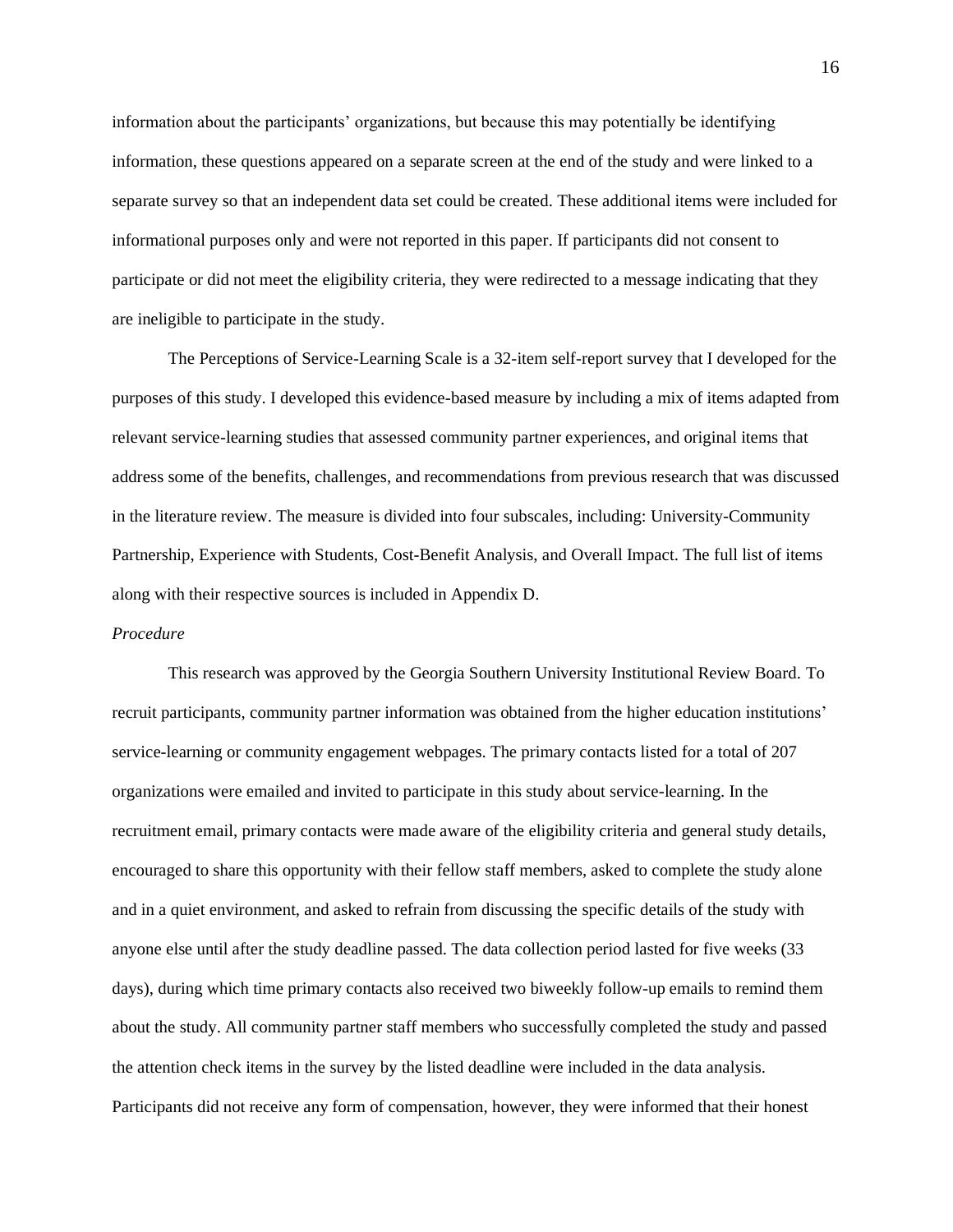feedback may be used to improve the service-learning program and collaborative efforts between their organizations and their respective universities, as well as to enhance the body of literature surrounding community partner outcomes with service-learning.

# **Table 1**

# *Sociodemographic Characteristics of Participants*

| Demographic Factor               | <b>Total Sample</b> | Educating<br><b>Students</b><br>Motive<br>Group | <b>Increasing Capacity</b><br>Motive<br>Group |
|----------------------------------|---------------------|-------------------------------------------------|-----------------------------------------------|
| Sample Size                      |                     |                                                 |                                               |
| N                                | 18                  | 11                                              | $\overline{7}$                                |
| Gender                           |                     |                                                 |                                               |
| Female                           | 15                  | 10                                              | 5                                             |
| Male                             | 3                   |                                                 | $\overline{2}$                                |
| Race and Ethnicity               |                     |                                                 |                                               |
| White or European American       | 14                  | 8                                               | 6                                             |
| <b>Black or African American</b> | 4                   | 3                                               | 1                                             |
| Hispanic or Latino               | 1                   | 0                                               |                                               |
| Age                              |                     |                                                 |                                               |
| M                                | 45.94               | 47.73                                           | 43.14                                         |
| <b>SD</b>                        | 11.13               | 8.08                                            | 15.08                                         |
| <b>Education Completed</b>       |                     |                                                 |                                               |
| Bachelor's Degree                | $8\,$               | 3                                               | 5                                             |
| Master's Degree                  | 7                   | 6                                               |                                               |
| <b>Doctoral Degree</b>           |                     |                                                 | $\boldsymbol{0}$                              |
| Other                            | 2                   | 1                                               | 1                                             |
| Years at Organization            |                     |                                                 |                                               |
| M                                | 8.11                | 9.82                                            | 9.03                                          |
| <b>SD</b>                        | 7.50                | 5.43                                            | 3.10                                          |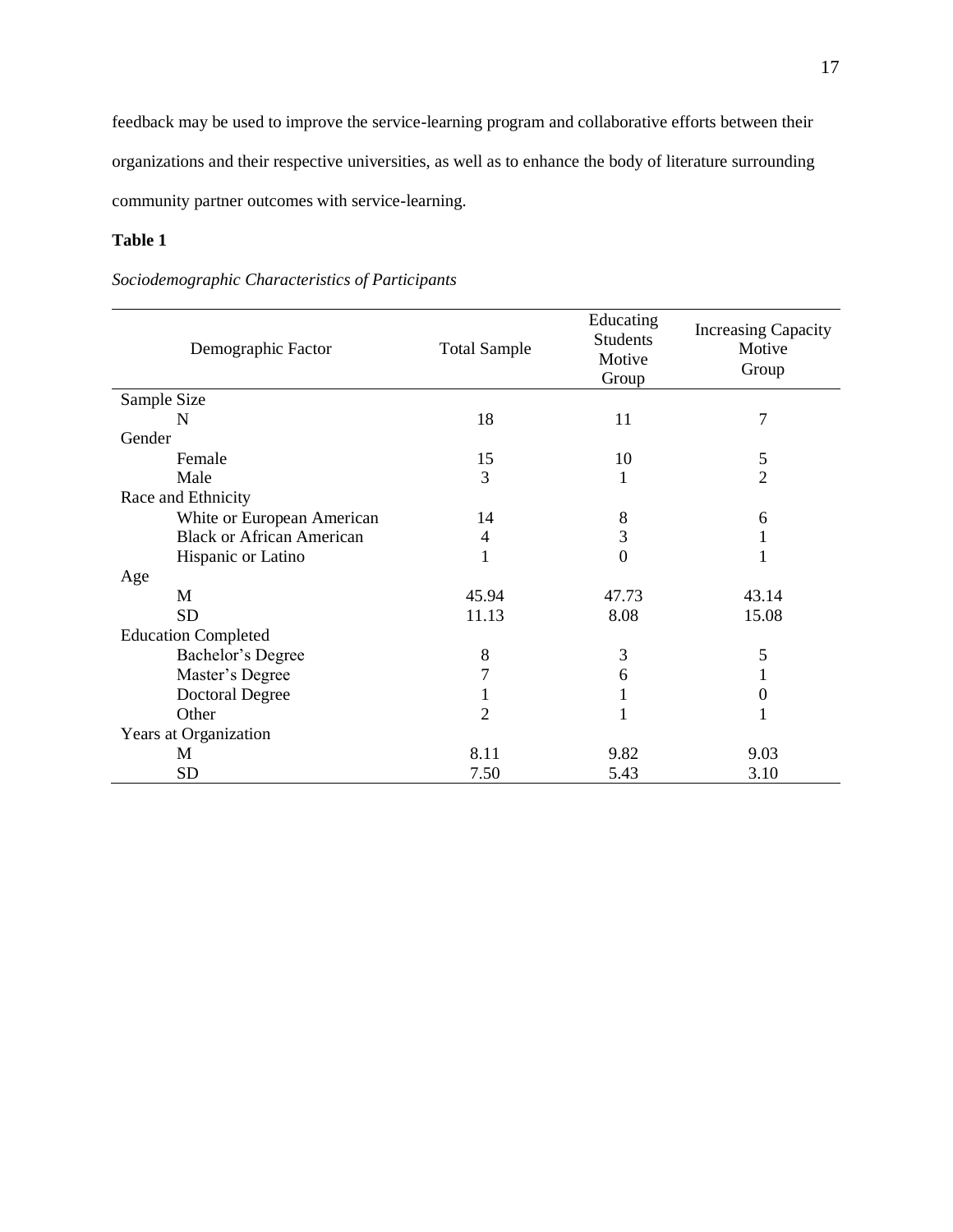#### CHAPTER 4

#### RESULTS

Because this is the first time that the Perceptions of Service-Learning Scale has been administered, psychometrics for the measure have not yet been established. In the current study, Cronbach's alpha was calculated for each of the subscales to determine whether they have an acceptable reliability index of .7 or higher. Each subscale consisted of eight items and achieved internal consistency: University-Community Partnership ( $\alpha = .80$ ), Experience with Students ( $\alpha = .82$ ), Cost-Benefit Analysis  $(\alpha = .71)$ , and Overall Impact  $(\alpha = .75)$ . Additionally, the reliability index of the overall measure with all 32 items combined was .86.

In terms of scoring, each Likert-type response item corresponds to a numerical value of 1 through 5. For each of the motive groups, an average index score was compiled for each subscale separately, as well as an average index score for the overall measure (all items combined). All 18 participants passed the attention checks and answered all the items. However, as aforementioned, the Securing Support Motive Group and the Improving Relations Motive Group were excluded from analysis for having too few participants. Thus, the following statistical analysis compared the Educating Students Motive Group ( $N =$ 11) and the Increasing Capacity Motive Group  $(N = 7)$ .

A one-way Multivariate Analysis of Variance (MANOVA) was conducted to determine whether the motive groups differed in their overall perceptions of service-learning outcomes. The results indicated that there was no significant difference in perceptions,  $F(4,13) = .43$ ,  $p = .783$ , Wilk's  $\Lambda = .88$ , partial  $\eta^2$  $=$  .12. Levene's test was non-significant ( $p > .05$ ) for the scale and the subscales, suggesting the assumption of equal variances was met. The partial eta squared value indicated a medium effect size. Table 2 displays additional statistics for the tests of between-subjects effects, and Table 3 displays Pearson correlations for the overall scale and the subscales.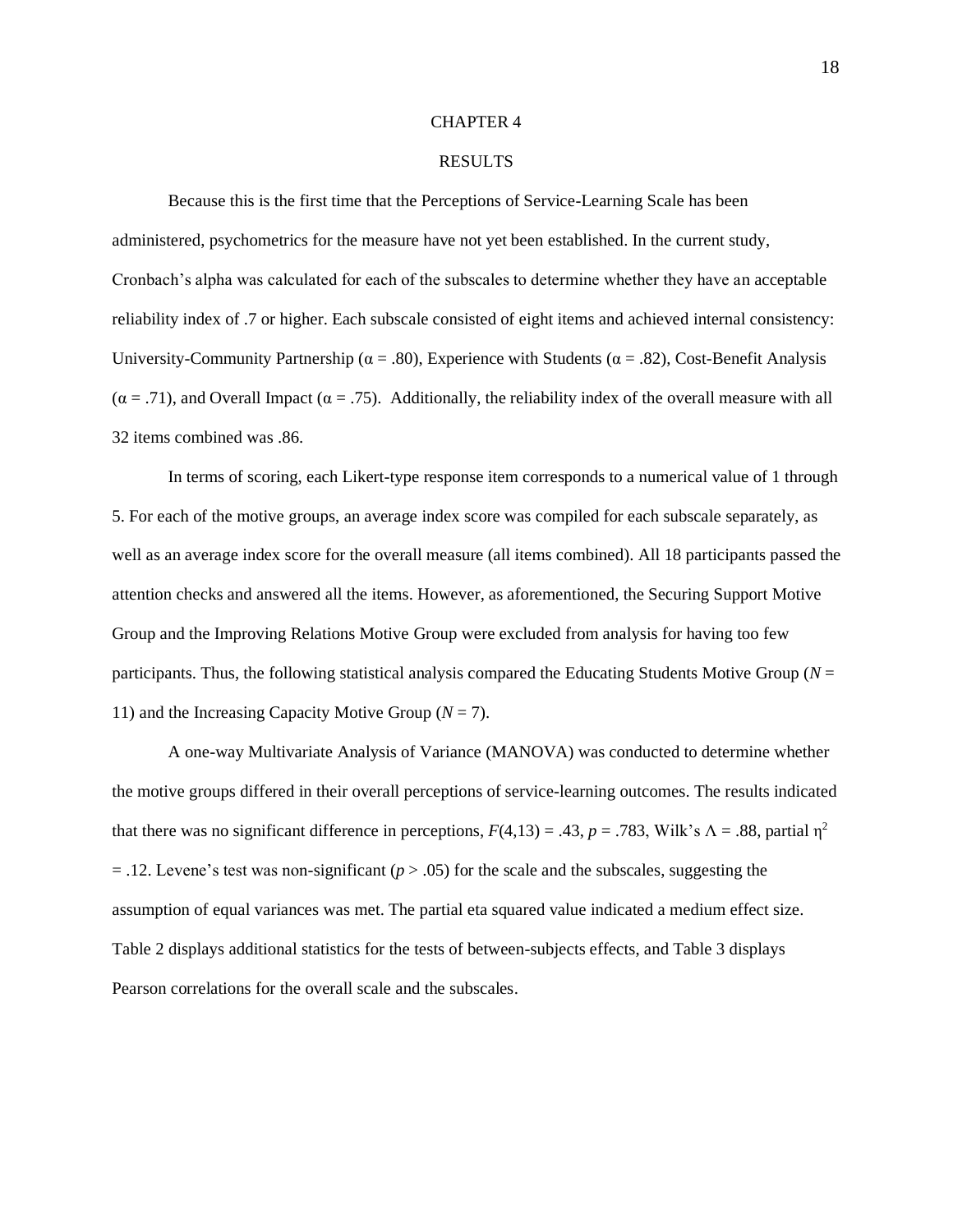# **Table 2**

|                          | <b>Educating Students</b> | <b>Increasing Capacity</b> |                  |                  |            |
|--------------------------|---------------------------|----------------------------|------------------|------------------|------------|
|                          | Motive Group<br>M(SD)     | Motive Group<br>M(SD)      | $\boldsymbol{F}$ | $\boldsymbol{p}$ | $\eta_p^2$ |
| <b>PSLS</b> <sup>a</sup> | 132.00 (14.91)            | 123.43 (11.56)             | 1.51             | .237             | .086       |
| UCP <sup>b</sup>         | 31.91 (5.43)              | 29.43 (8.44)               | .58              | .456             | .035       |
| $EWS^b$                  | 32.36 (4.46)              | 29.43 (4.89)               | 1.72             | .208             | .097       |
| $CBA^b$                  | 35.18 (4.62)              | 33.57 (4.47)               | .53              | .476             | .032       |
| $OI^b$                   | 32.55(5.41)               | 31.00(2.52)                | .49              | .492             | .030       |

*MANOVA and Descriptive Statistics for Overall Perceptions of Service-Learning Scale and Subscales*

*Note.* PSLS = Perceptions of Service-Learning Scale. UCP = University-Community Partnership subscale. EWS = Experience with Students subscale.  $CBA = Cost-Benefit$  Analysis subscale.  $OI =$ 

Overall Impact subscale.

<sup>a</sup>The total possible score on the Perceptions of Service-Learning Scale is 160.

<sup>b</sup>The total possible score on each subscale is 40.

### **Table 3**

|             | <b>PSLS</b>              | <b>UCP</b>               | <b>EWS</b>               | <b>CBA</b>               |                          |  |
|-------------|--------------------------|--------------------------|--------------------------|--------------------------|--------------------------|--|
| <b>PSLS</b> | $\overline{\phantom{0}}$ |                          |                          |                          |                          |  |
| <b>UCP</b>  | $.73*$                   | $\overline{\phantom{0}}$ |                          |                          |                          |  |
| <b>EWS</b>  | $.70*$                   | .46                      | $\overline{\phantom{0}}$ |                          |                          |  |
| <b>CBA</b>  | $.67*$                   | .19                      | .17                      | $\overline{\phantom{a}}$ |                          |  |
| ОI          | $77*$                    | .25                      | $.74*$                   | $.74*$                   | $\overline{\phantom{0}}$ |  |
|             |                          |                          |                          |                          |                          |  |

*Pearson Correlations Among Perceptions of Service-Learning Scale and Subscales*

\*Correlation is significant at the 0.01 level (2-tailed).

*Note.* PSLS = Perceptions of Service-Learning Scale. UCP = University-Community Partnership subscale. EWS = Experience with Students subscale.  $CBA = Cost$ -Benefit Analysis subscale.  $OI =$ Overall Impact subscale.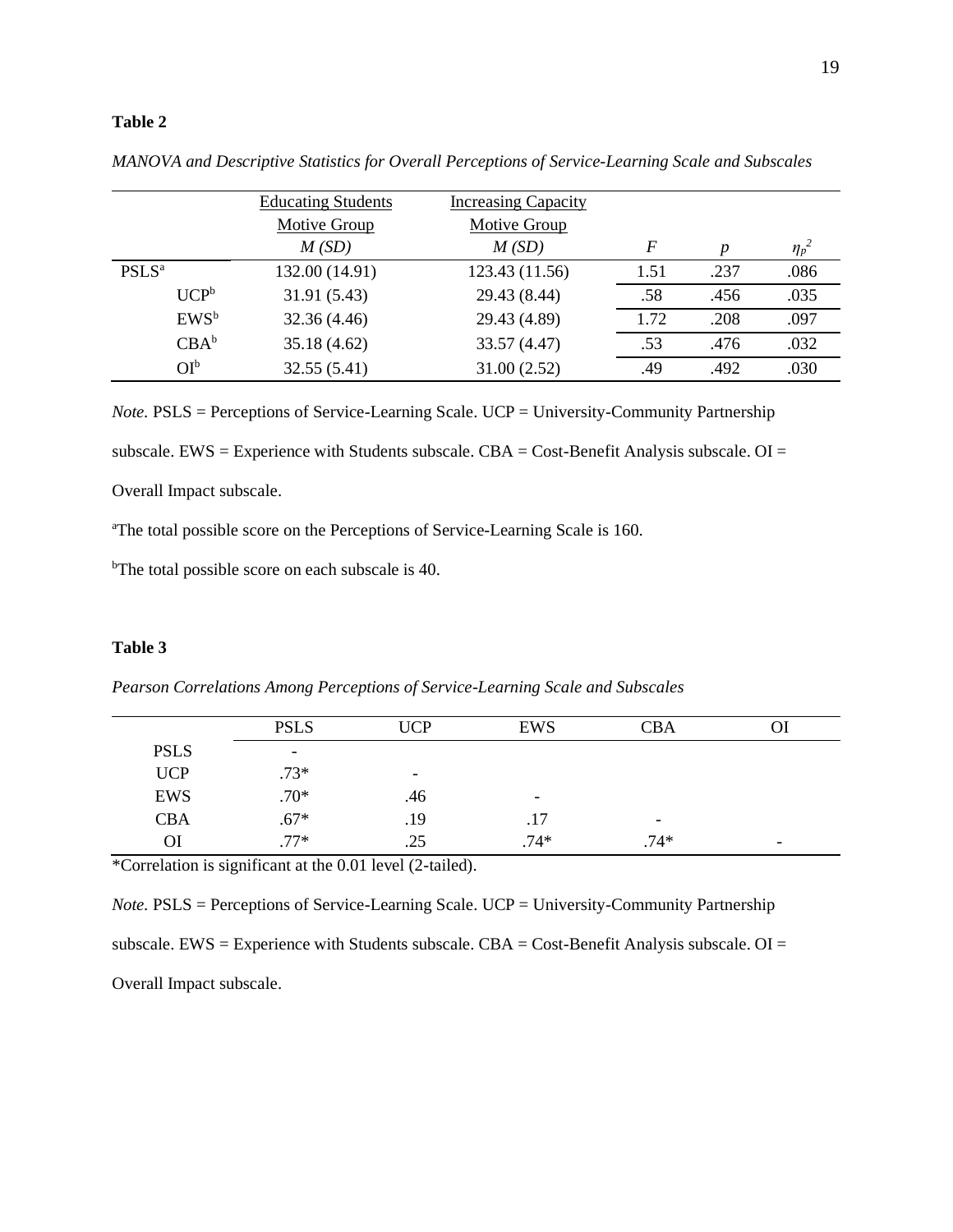#### CHAPTER 5

#### **DISCUSSION**

The purpose of this study was to investigate whether community partners differ in their perceptions of service-learning based on their primary motivations for participating. The results of the MANOVA were non-significant, indicating that motivation does not seem to have any effect on community partners' overall attitudes toward service-learning. Thus, while university faculty should inquire about which elements of the service-learning experience would be most meaningful to their community partners, the results suggest that community partners have similar, positive experiences with each aspect of service-learning regardless of their motivations for participating (as demonstrated by the above-average scores displayed in Table 2). If a larger study with a representative sample and adequate statistical power also found that there is no relationship between primary motivation and perceptions of service-learning, that would be consistent with previous findings that community partners are generally satisfied with service-learning regardless of various organizational differences, which supports the idea that service-learning has value as a mutually beneficial program for universities and community partners alike.

Although the sample size was low and the study was underpowered, the descriptive statistics of the MANOVA results reveal interesting trends that could explain the moderate variance that was detected between the scores of the two motive groups. As shown in Table 2, the Educating Students Motive Group provided higher scores on the overall scale and each of the subscales than the Increasing Capacity Motive Group. Furthermore, within one standard deviation of the mean, the Increasing Capacity Motive Group reported the lowest subscale ratings overall with a score of 20.99 on the University-Community Partnership subscale (for comparison, the lowest score provided by the Educating Students Motive Group within one standard deviation of the mean was 26.48 on the University-Community Partnership subscale).

The discrepancy in scores between the two motive groups can be understood through the studentserving versus organization-serving lens. Because altruism is a primary characteristic of the studentserving motive to educate students, it is understandable that community partners in this group would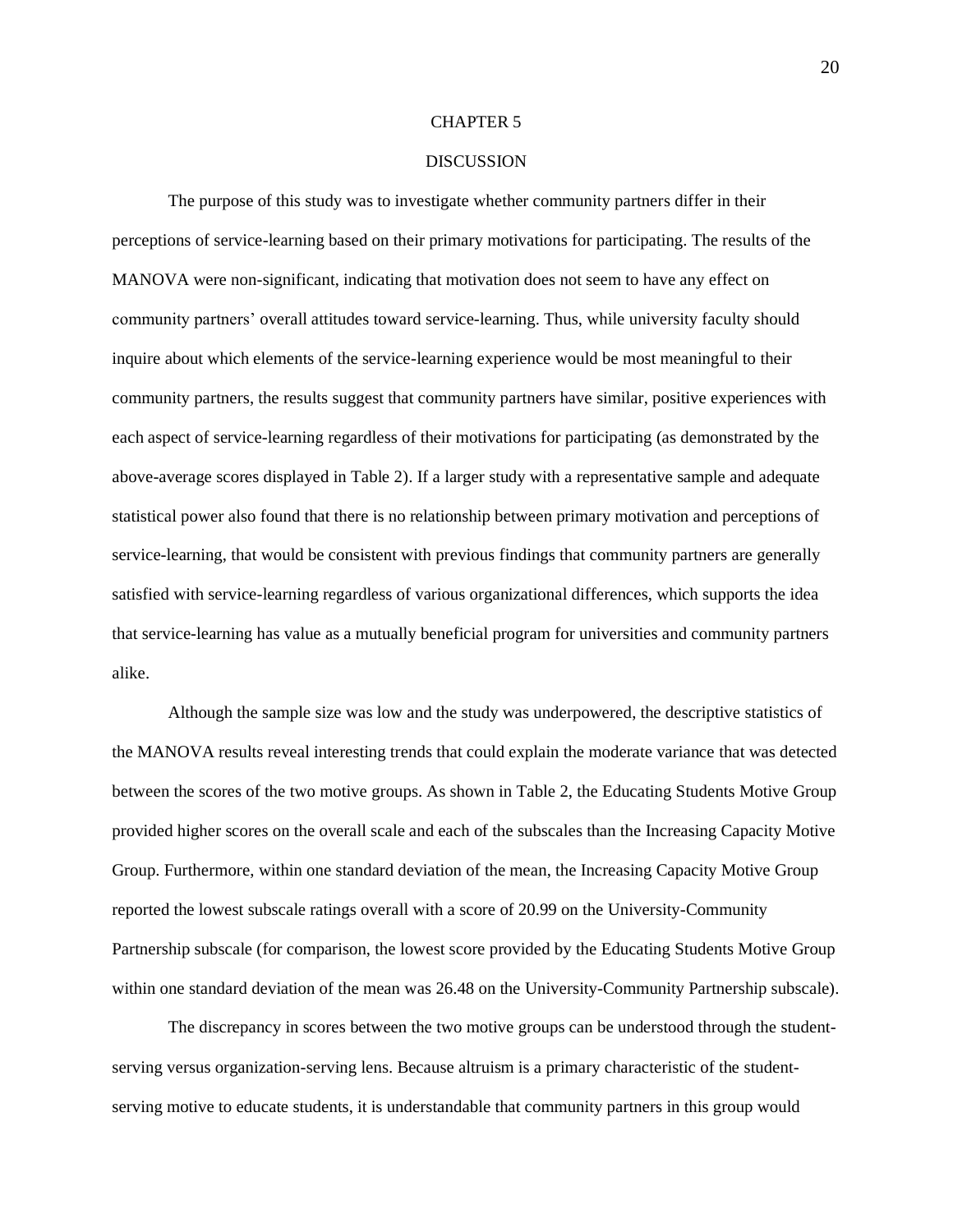provide higher scores across the board, as they may feel the service-learning experience is worthwhile just for the opportunity to be involved in students' educational experiences. Likewise, since the motive to increase organizational capacity is more organization-serving in nature, it is understandable that community partners in this group would indicate at least slightly lower levels of satisfaction, since staff in that group may sometimes feel that service-learning does not contribute to or perhaps even hinders their productivity. Additionally, community partners may deemphasize the need to receive something in return when they are primarily motivated to educate students, whereas community partners motived to get more work done may be less satisfied with service-learning outcomes if they lack organizational gain or tangible benefits. This relates to challenges with the university and service-learning faculty that have been identified in previous research. As mentioned in the literature review, community partners have reported that students often complete service projects or activities that are not of much practical use to their organizations. This could potentially be perceived more negatively by community partners who aim to get more work done (in comparison to community partners with other motives, such as educating students), so in alignment with previous recommendations, faculty should be more cognizant of organizations' needs and motives so as to ensure that (1) community partners are included in the service-learning planning process, and (2) the agreed upon service will actually be of use or interest to the organizations.

Another reason for the variance in scores could be community partners viewing students more like mentees when they are motivated to educate them, but more like employees when they are motivated to get more work done. As a result, community partners' experiences with students may not be as negatively affected if they see opportunities to provide guidance and teachable moments to students who need more direction. Taken together, these results suggest that specifically for partners who intend to get more work done by participating in service-learning, it can be difficult to work with some students, which in turn decreases the quantity or quality of work that gets completed. Difficulty with students could potentially be attributed to lack of student preparation, engagement, and/or professionalism, and although previous literature has cited these as areas of improvement for service-learning programming (see Karasik, 2019), more data is needed to confirm this speculation as it relates to the results of this study.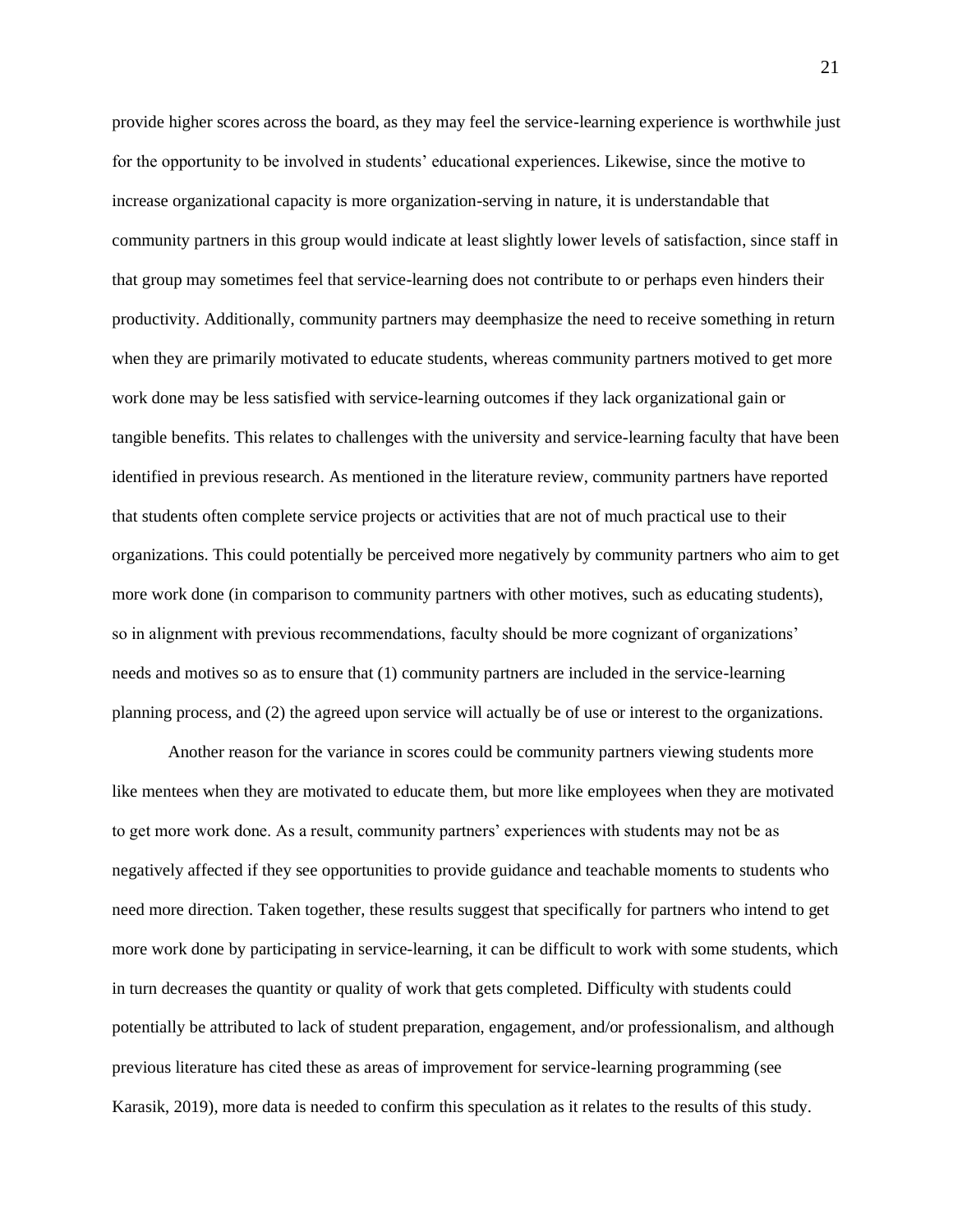Nonetheless, faculty should arrange for students to engage in more community preparedness training prior to starting their service-learning assignment so that community partners can focus more on the service that is to be completed and less on teaching or reiterating soft skills.

Overall, future research with a larger sample could potentially reveal that community partners with the motive to educate students have significantly higher ratings of their service-learning experience than any other motive group simply because they place less emphasis on reciprocity than community partners with other motives, and because they have different perceptions of what the student's role is in service-learning. However, even if that were found to be the case, university faculty should still be cognizant of community partners' needs and avoid creating an exploitative relationship, particularly with those that are not necessarily prioritizing organizational gain.

### *Limitations*

There are a few limitations to consider for this study, the most obvious of which is the low sample size. Since there were not enough participants to achieve statistical power or to analyze all four motive groups as intended, a future replication study with a larger, more representative sample is necessary to establish external validity and generate more definitive conclusions about the findings. Additionally, the Perceptions of Service-Learning Scale measures attitudes about the service-learning experience across several dimensions, but there are no open-ended questions for participants to elaborate on their responses (e.g. What have been the most meaningful aspects of the service-learning program to you? What specific challenges have you faced with the service-learning program?), so there may be some missed opportunity to identify other potential factors contributing to their perceptions that were not considered in the initial development of this scale, as well as other potential primary motivations that are unique enough to stand alone as their own grouping variables. Lastly, the lack of psychometrics for the measure further limit the generalizability of the findings.

# *Future Directions*

The Perceptions of Service-Learning Scale shows promise as a potential standardized method of garnering holistic information about community partners' service-learning experiences, and while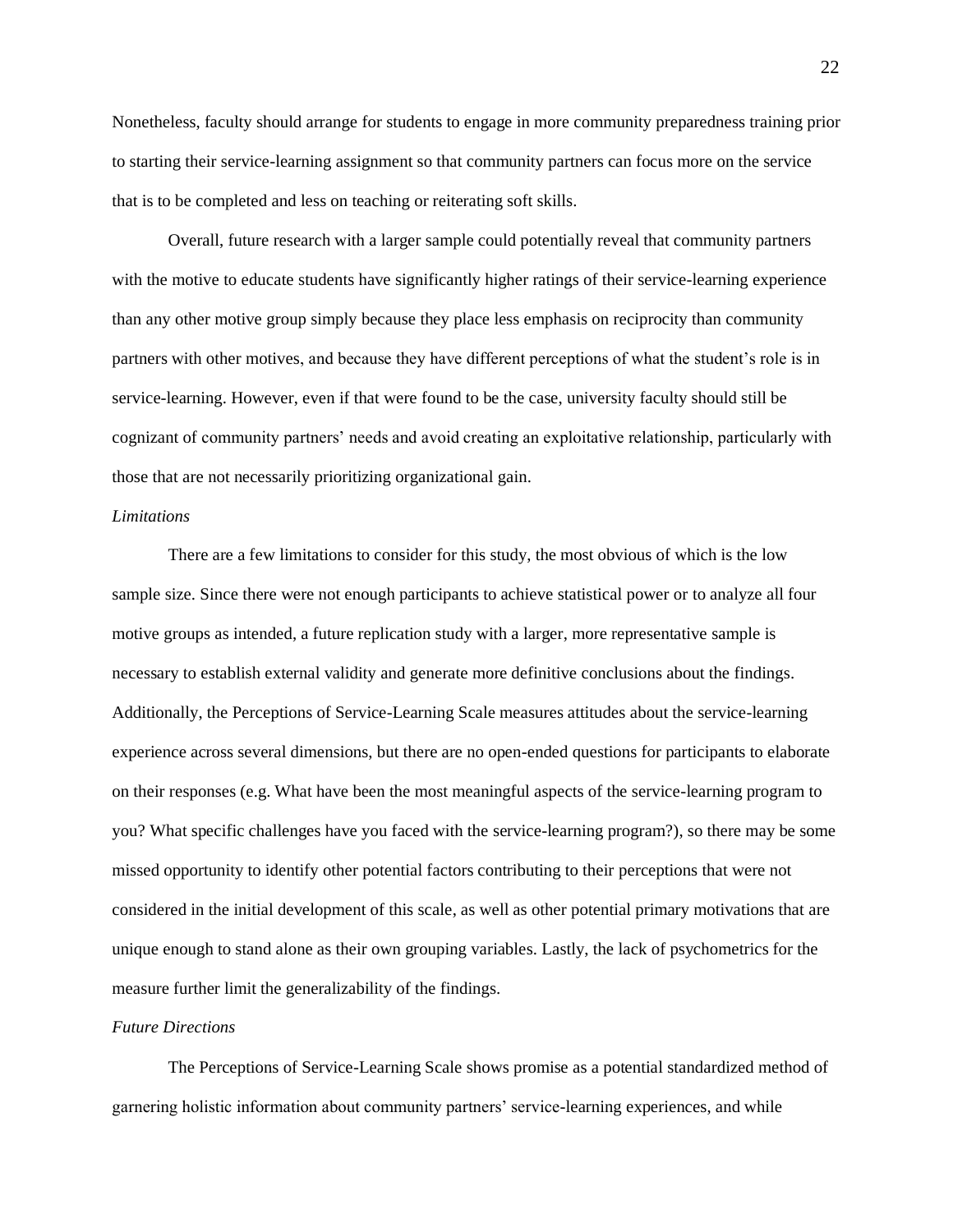establishing internal reliability is a good first step, future studies are needed to refine the measure and establish psychometrics. Another rather time-sensitive line of research may involve a comparison of service-learning programs before, during, and after the COVID-19 global health crisis. The current study focused on service-learning pre-pandemic, but since the pandemic likely led to a shift in how some service-learning programs operate, it may have potentially exposed other patterns of programmatic flaws and community partner concerns that require attention, as well as changes in primary motivations for participating in service-learning. Additionally, community partners' memories of their service-learning experiences pre-pandemic may have faded over time, which could have influenced their reported attitudes. Lastly, since this study was administered asynchronously as a web-based survey, there was no control over environmental variables (e.g. consulting with or sharing answers with fellow staff members during the study, etc.) that may have influenced partners' participation in the study. These are all areas that can be addressed in future research with larger samples sizes and the implementation of the Perceptions of Service-Learning Scale.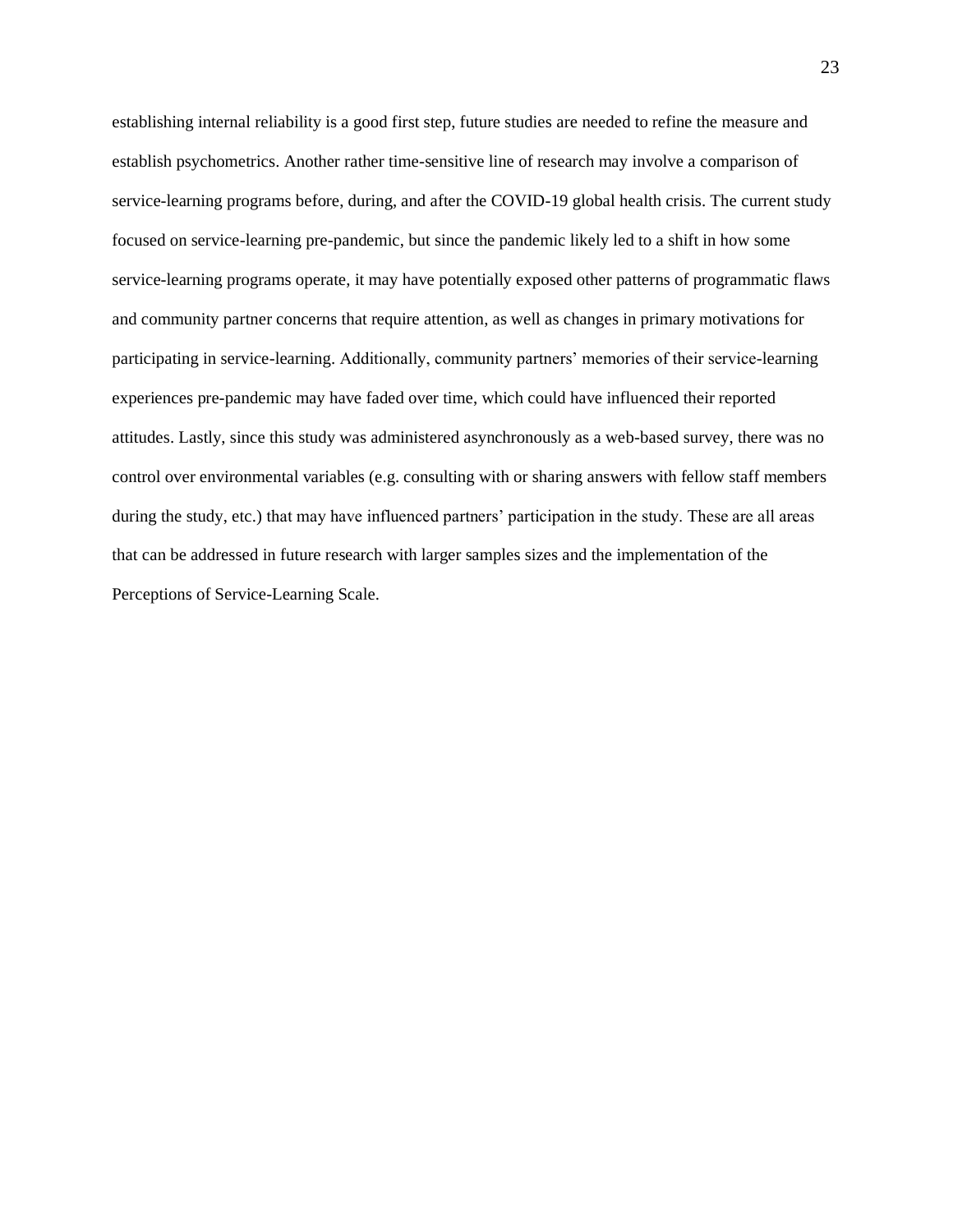#### CHAPTER 6

#### **CONCLUSION**

The merit of the current study is its emphasis on community partners' perspectives of servicelearning, specifically in regard to how it affects their organizations, as this is a key component of servicelearning that has been understudied in previous literature. Additionally, no service-learning study to date has attempted to identify a relationship between community partners' motivations and experiences, so the Perceptions of Service-Learning Scale is a novel contribution that can serve as both an educational tool and as a strong foundation for future service-learning studies that seek to assess how motivation and other variables correlate with community partners' perceptions of service-learning. Understanding community partners' experiences alone is important to ensure that they are not being taken advantage of as a resource or overburdened with educational and supervisory responsibilities. Interpreting their motivations as their needs may provide additional insights about how universities can avoid those pitfalls and offer fulfilling service-learning programming for both community partners and students alike. While different studies have begun to explore various aspects of community partner involvement in and satisfaction with servicelearning, further research pertaining to community partners' motivations and future implementation of the Perceptions of Service-Learning Scale may uncover additional opportunities for service-learning programming evaluation and improvement.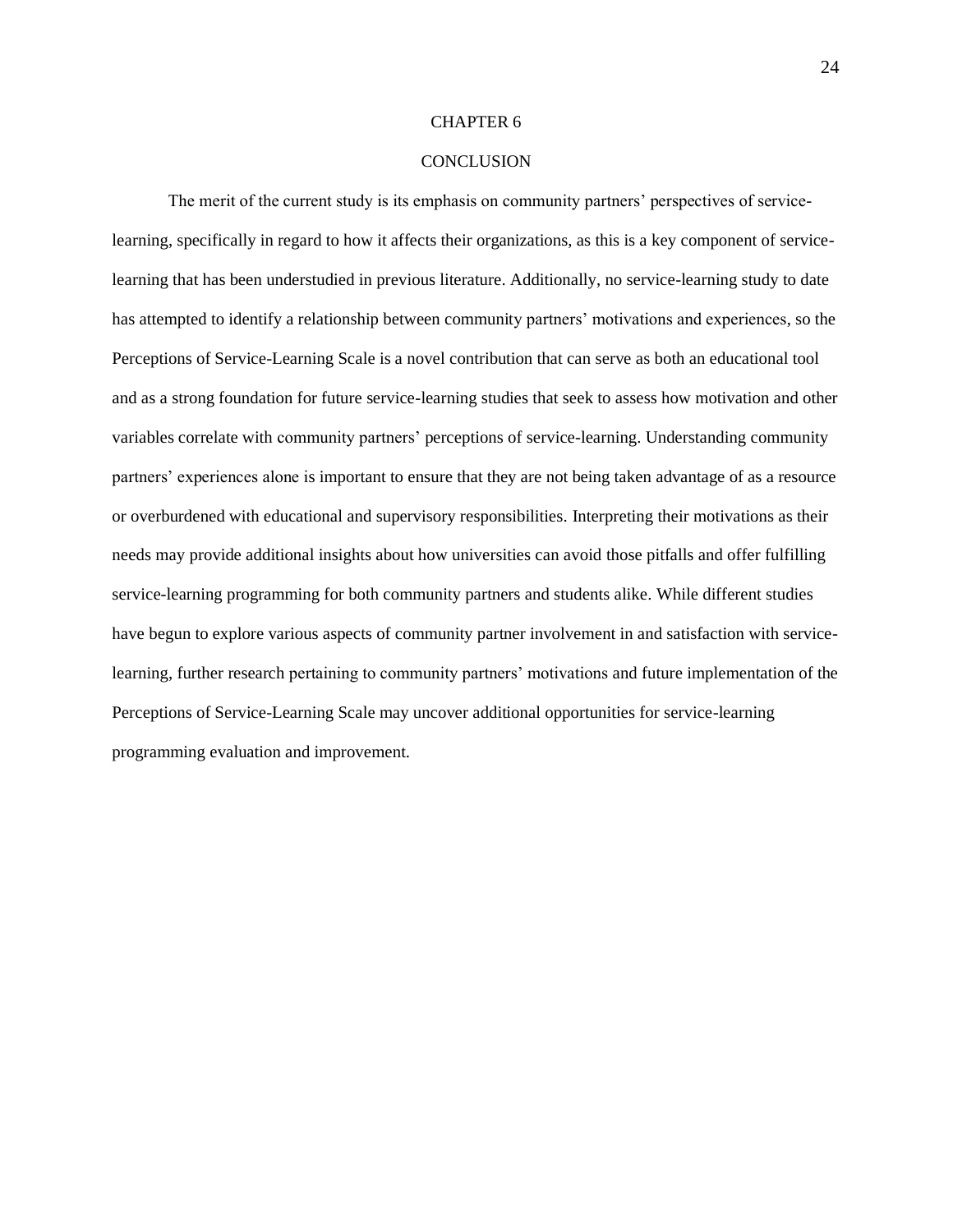#### REFERENCES

- Andrade, M. S., Westover, J. H., & Westover, A. (2020). Student professional competencies as perceived by community service-learning partners. *Journal of Community Engagement and Higher Education, 12*(3), 19-32.
- Basinger, N. & Bartholomew, K. (2006). Service-learning in nonprofit organizations: Motivations, expectations, and outcomes. *Michigan Journal of Community Service Learning*, 15-26.
- Blouin, D. D. & Perry, E. M. (2009). Whom does service learning really serve? Community-based organizations' perspectives on service learning. *Teaching Sociology, 37*(2), 120-135.
- Bringle, R. G., Clayton, P. H., & Price, M. F. (2009). Partnerships in service learning and civic engagement. *Partnerships: A Journal of Service Learning and Civic Engagement*.
- Eyler, J. S., Giles, Jr., D. E., Stenson, C. M., & Gray, C. J. (2001). At a glance: What we know about the effects of service-learning on college students, faculty institutions and communities, 1993-200: Third edition. *Higher Education, 139*.
- Ferrari, J. R. & Worrall, L. (2000). Assessments by community agencies: How "the other side" sees service-learning. *Michigan Journal of Community Service Learning, 7*(1), 35-40.
- Gerstenblatt, P. (2014). Community as agency: Community partner experiences with service learning. *Journal of Community Engagement and Scholarship, 7*(2), 60-71.
- Jettner, J., Pelco, L., & Elliott, K. (2017). *Service-learning community partner impact assessment report*. Virginia Commonwealth University.

https://scholarscompass.vcu.edu/cgi/viewcontent.cgi?article=1074&context=community\_resource s

- Karasik, R. J. (2019). Community partners' perspectives and the faculty role in community-based learning. *Journal of Experiential Education*, 1-23.
- Lester, S. W., Tomkovick, C., Well, T., Flunker, L., & Kickul, J. (2005) Does service-learning add value? Examining the perspectives of multiple stakeholders. *Academy of Management Learning and Education, 4*(3), 278-294.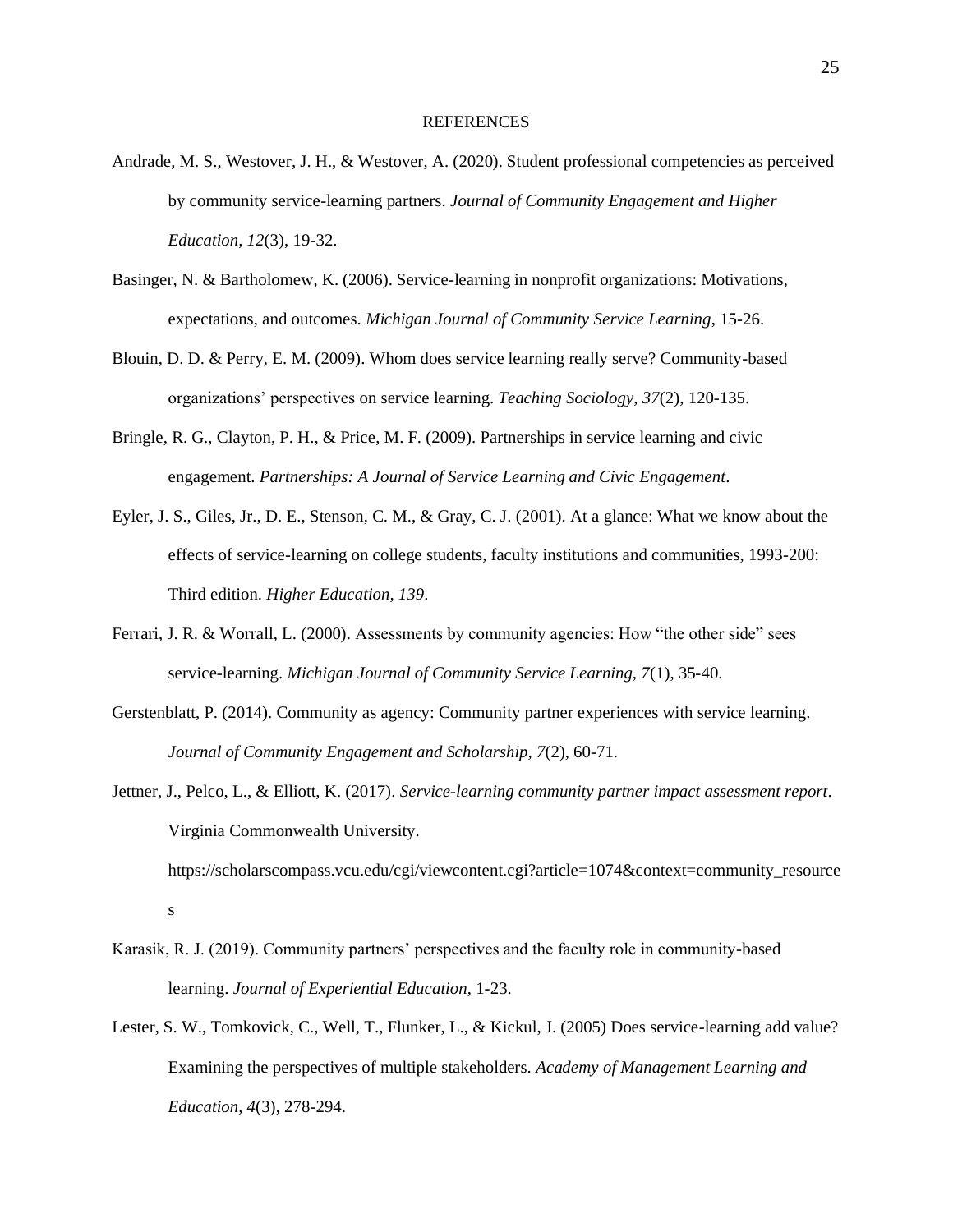- Littlepage, L., Gazley, B., & Bennett, T. A. (2012). Service learning from the supply side: Community capacity to engage students. *Nonprofit Management and Leadership, 22*(3), 305-320.
- Miron, D. & Moely, B. E. (2006). Community agency voice and benefit in service-learning. *Michigan Journal of Community Service Learning*, 27-37.
- Rinaldo, S. B., Davis, D. F., & Borunda, J. (2015). Delivering value to community partners in servicelearning projects. *Journal of Community Engagement and Scholarship, 8*(1), 115-124.
- Sandy, M. & Holland, B. A. (2006). Different worlds and common ground: Community partner perspectives on campus-community partner relationships. *Michigan Journal of Community Service Learning, 13*(1), 30-43.
- Stoecker, R., Tyron, E. A., & Hilgendorf, A. (2009). *The unheard voices: Community organizations and service learning*. Temple University Press.
- Smith-Tolken, A. & Bitzer, E. (2017). Reciprocal and scholarly service-learning: Emergent theoretical understandings of the university-community interface in South Africa. *Innovations in Education and Teaching International, 54*(1), 20-32.
- Vernon, A. & Ward, K. (1999). Campus and community partnerships: Assessing impacts and strengthening connections. *Michigan Journal of Community Service Learning, 6*(1), 30-37.
- Worrall, L. (2007) Asking the community: A case study of community partner perspectives. *Michigan Journal of Community Service Learning*, 5-17.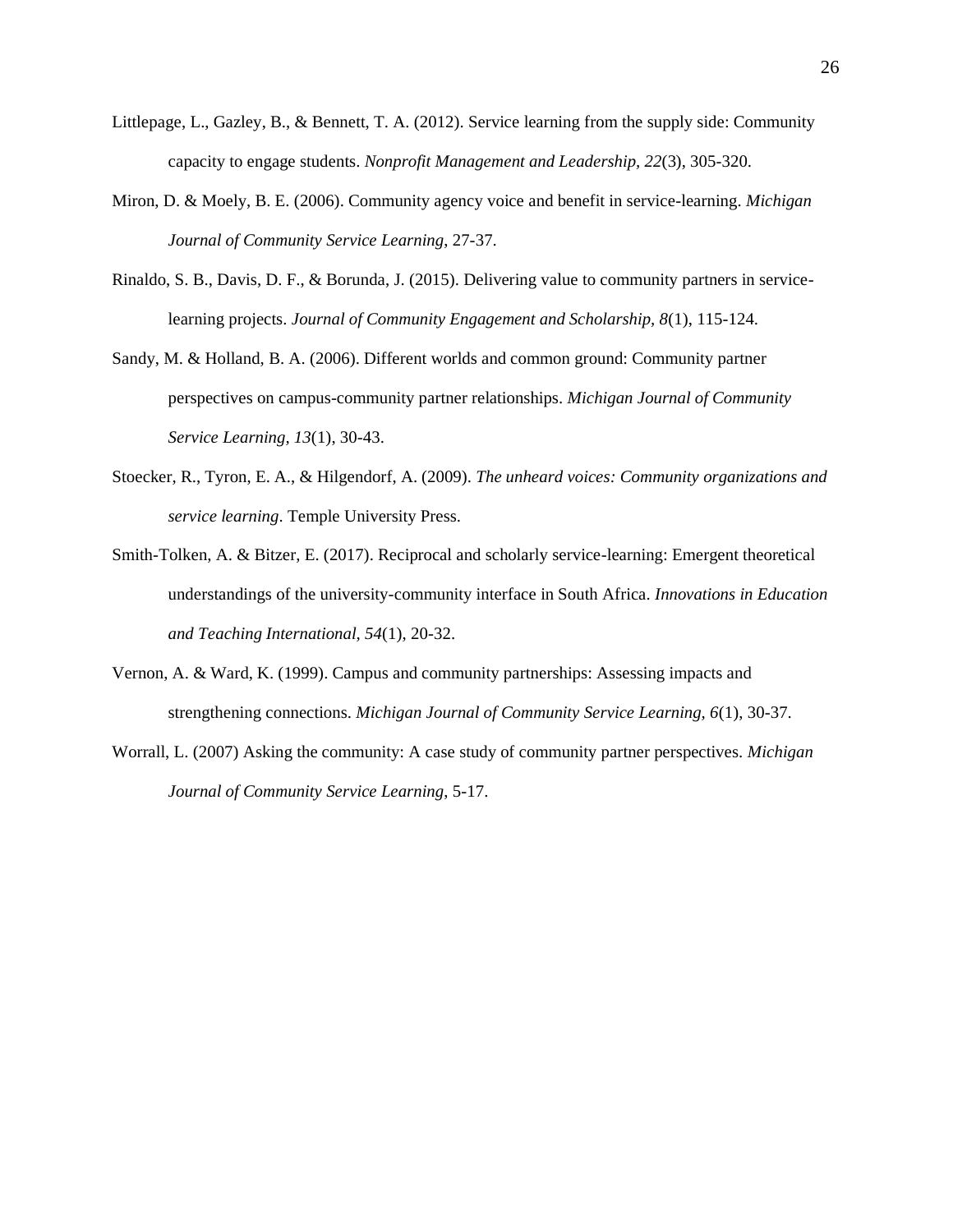# APPENDIX A

### ELIGIBILITY SCREENER

Has your organization worked with at least one college service-learning student **before** the COVID-19 pandemic (i.e. **before** January 2020)?

- o Yes
- o No

Do you believe you have enough knowledge about your organization's experiences with service-learning to participate in this study? (This knowledge could have been obtained through direct training and supervision of service-learning students, or through indirect involvement such as general interactions with the students, your own experience with the outcomes of their service, staff meetings in which servicelearning has been discussed, etc.)

- o Yes
- o No
- o Not Applicable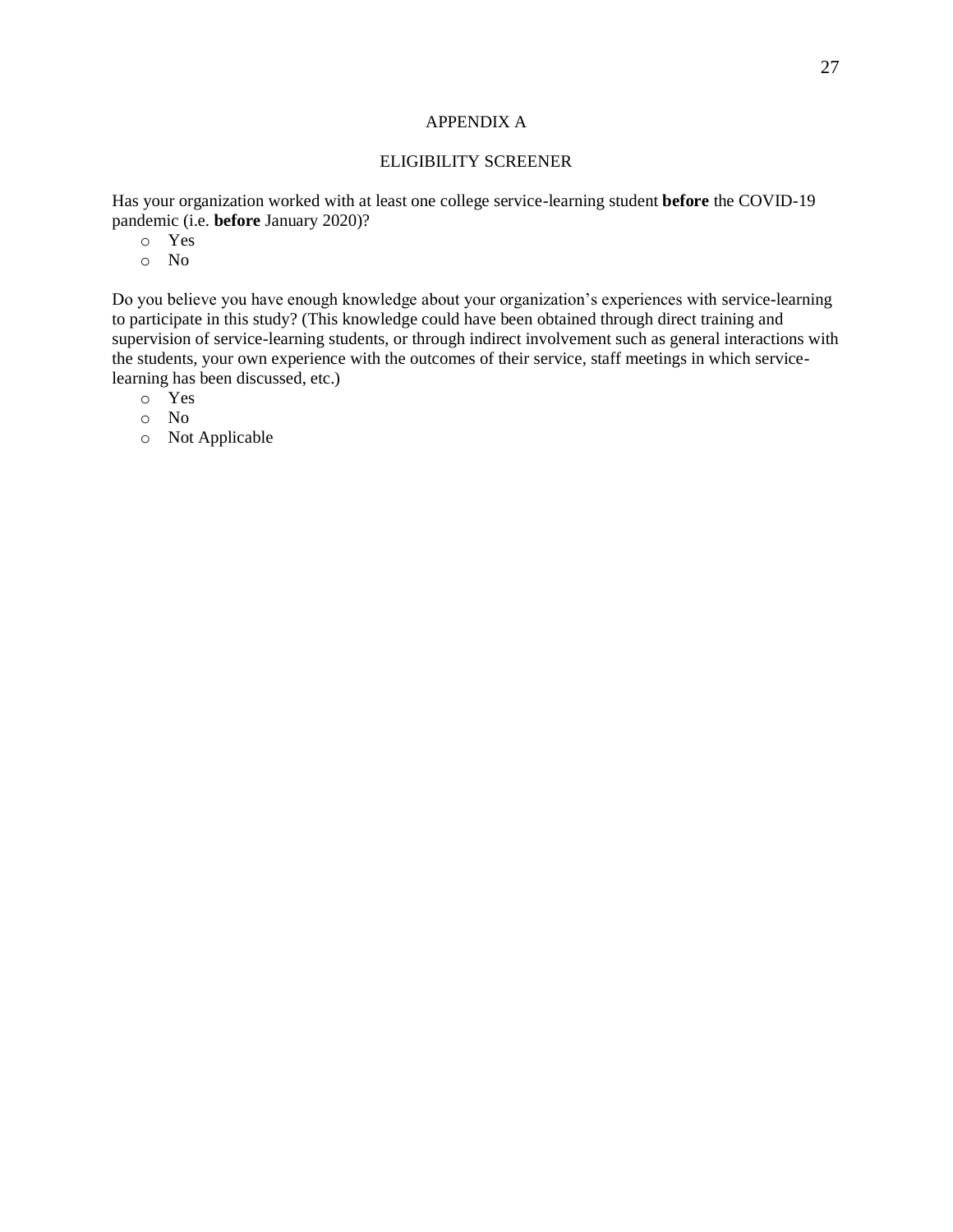# APPENDIX B

## PERCEPTIONS OF SERVICE-LEARNING SCALE

All questions will be presented in Likert-type matrices and begin with the prompt "To what extent…"

The response items are as follows (in order): (1) Not at all; (2) A little bit; (3) Neutral; (4) A lot; and (5) Very much so

Any reference to **students** specifically means college students that complete service with your organization as an academic course requirement. Any reference to **faculty** specifically means the instructors of the college service-learning courses.

Any reference to **university** specifically means the college(s) that the service-learning students attend.

Sources marked with an asterisk (\*) indicate that their respective items have been directly adapted from the original item as presented in the source. All other items are original and have been created for the current study based on the findings discussed in the listed source.

Items ending with a bolded **RS** indicate that they will be reverse scored.

| <b>Subscale</b>                    | <b>Question</b>                                                                                                                                                 | <b>Source</b>            |
|------------------------------------|-----------------------------------------------------------------------------------------------------------------------------------------------------------------|--------------------------|
|                                    | Do the faculty clearly communicate upfront the<br>purpose of service-learning?                                                                                  | Sandy & Holland, 2006    |
|                                    | Do you have ongoing communication with the<br>faculty pertaining to service-learning?                                                                           | Sandy & Holland, 2006    |
|                                    | Is your organization involved in determining the<br>workload of the students (i.e. projects, deliverables,<br>time commitment, etc.)?                           | Sandy & Holland, 2006    |
|                                    | Do you feel like you and the faculty have equal roles<br>in educating and leading students throughout their<br>service-learning experience?                     | Sandy & Holland, 2006    |
| University-<br>Community           | Do you believe the faculty have a genuine interest in                                                                                                           | Karasik, 2019            |
| Partnership                        | supporting the needs and goals of your organization<br>through service-learning?                                                                                | Sandy & Holland, 2006    |
|                                    | Do you believe you and the faculty are equal partners<br>in service-learning?                                                                                   | Bringle et al. 2009      |
|                                    | Do the faculty or office of community engagement<br>seek your feedback and evaluation of the service-<br>learning program and implement changes<br>accordingly? | Jettner & Elliott, 2017  |
|                                    | Is the university involved with your organization<br>beyond service-learning?                                                                                   | Sandy & Holland, 2006    |
|                                    | Do students seem prepared for their service-learning<br>experience?                                                                                             | *Miron & Moley 2006      |
| Experience with<br><b>Students</b> | Do students express a genuine interest in your<br>organization?                                                                                                 | *Ferrari & Worrall, 2000 |
|                                    | Do students show an understanding of the<br>importance of your organization's work?                                                                             | *Ferrari & Worrall, 2000 |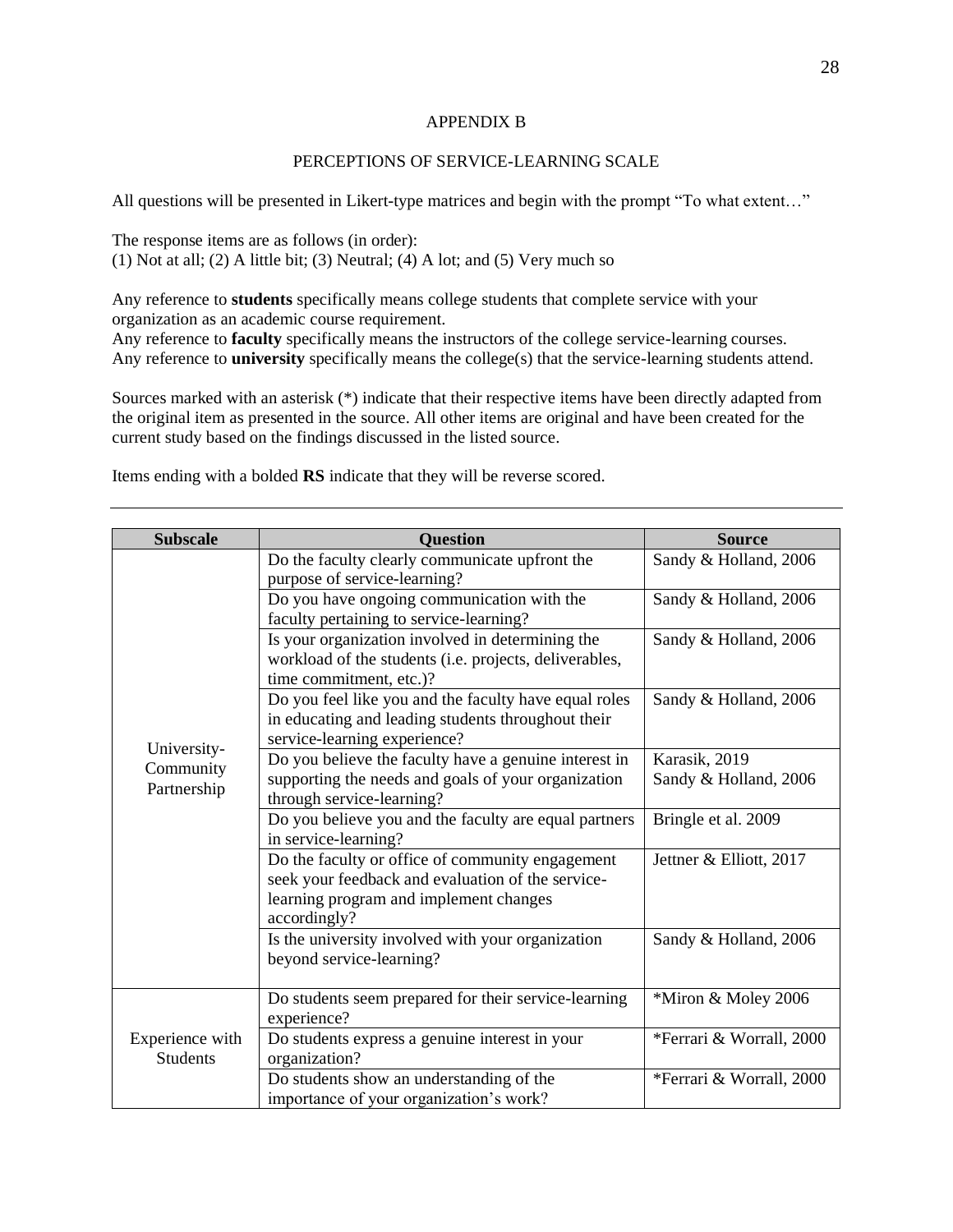|                | Do students seem culturally competent in terms of<br>working with people from different backgrounds | Jettner & Elliott, 2017  |
|----------------|-----------------------------------------------------------------------------------------------------|--------------------------|
|                | and/or vulnerable populations?                                                                      |                          |
|                | Do students show a commitment to quality and                                                        | *Ferrari & Worrall, 2000 |
|                | thoroughness of their work?                                                                         |                          |
|                | This is an attention check. Please mark answer                                                      | <b>Attention Check</b>   |
|                | choice "3" for this question.                                                                       |                          |
|                | Do students conduct themselves in a professional                                                    | Andrade et al. 2020      |
|                | manner (i.e. no unexcused absences, appropriate                                                     | Karasik, 2019            |
|                | dress, punctual, responsible, respectful, etc.)?                                                    |                          |
|                | Are the students easy to work with and get along                                                    | *Ferrari & Worrall, 2000 |
|                | with?                                                                                               |                          |
|                | Do students remain engaged with your organization                                                   | *Littlepage et al. 2012  |
|                | after their service-learning arrangement ends?                                                      |                          |
|                | Does your organization staff benefit from the work of                                               | *Lester et al. 2005      |
|                | the students?                                                                                       |                          |
|                | Do the clients that your organization provides                                                      | *Lester et al. 2005      |
|                | services to benefit from the work of the students?                                                  |                          |
|                | Do students place a strain or burden on your                                                        | Stoecker et al. 2009     |
|                | organization? RS                                                                                    |                          |
|                | Do the benefits students provide outweigh the cost of                                               | *Lester et al. 2005      |
|                | time spent by your organization staff to train and                                                  |                          |
|                | supervise them?                                                                                     |                          |
|                | Do the benefits students provide outweigh any cost in                                               | Karasik, 2019            |
| Cost-Benefit   | money spent by your organization to train and<br>supervise them?                                    |                          |
| Analysis       | Do the benefits students provide outweigh any cost in                                               | Karasik, 2019            |
|                | other resources used by your organization to train                                                  |                          |
|                | and supervise them?                                                                                 |                          |
|                | Do you find any extra logistics required to work with                                               | Karasik, 2019            |
|                | students (e.g. paperwork, background checks,                                                        |                          |
|                | orientation, creating projects, etc.) to be an                                                      |                          |
|                | inconvenience? RS                                                                                   |                          |
|                | Does your organization develop or accept service                                                    | Karasik, 2019            |
|                | projects that meet course requirements at the                                                       |                          |
|                | expense of being a practical project for your                                                       |                          |
|                | organization to use? RS                                                                             |                          |
|                | Are you satisfied with the outcomes of the service-<br>learning program?                            | *Vernon & Ward, 1999     |
|                | Is the service-learning program effective in helping                                                | *Miron & Moely, 2006     |
|                | your organization meet its goals?                                                                   |                          |
|                | This is an attention check. Please mark answer                                                      | <b>Attention Check</b>   |
|                | choice "4" for this question.                                                                       |                          |
| Overall Impact | Does service-learning help your organization's                                                      | Jettner & Elliott, 2017  |
|                | capacity to fulfill its mission?                                                                    |                          |
|                | Does service-learning increase the quality of the                                                   | Jettner & Elliott, 2017  |
|                | services you provide?                                                                               |                          |
|                | Does service-learning increase the quantity of the                                                  | Jettner & Elliott, 2017  |
|                | services you provide?                                                                               |                          |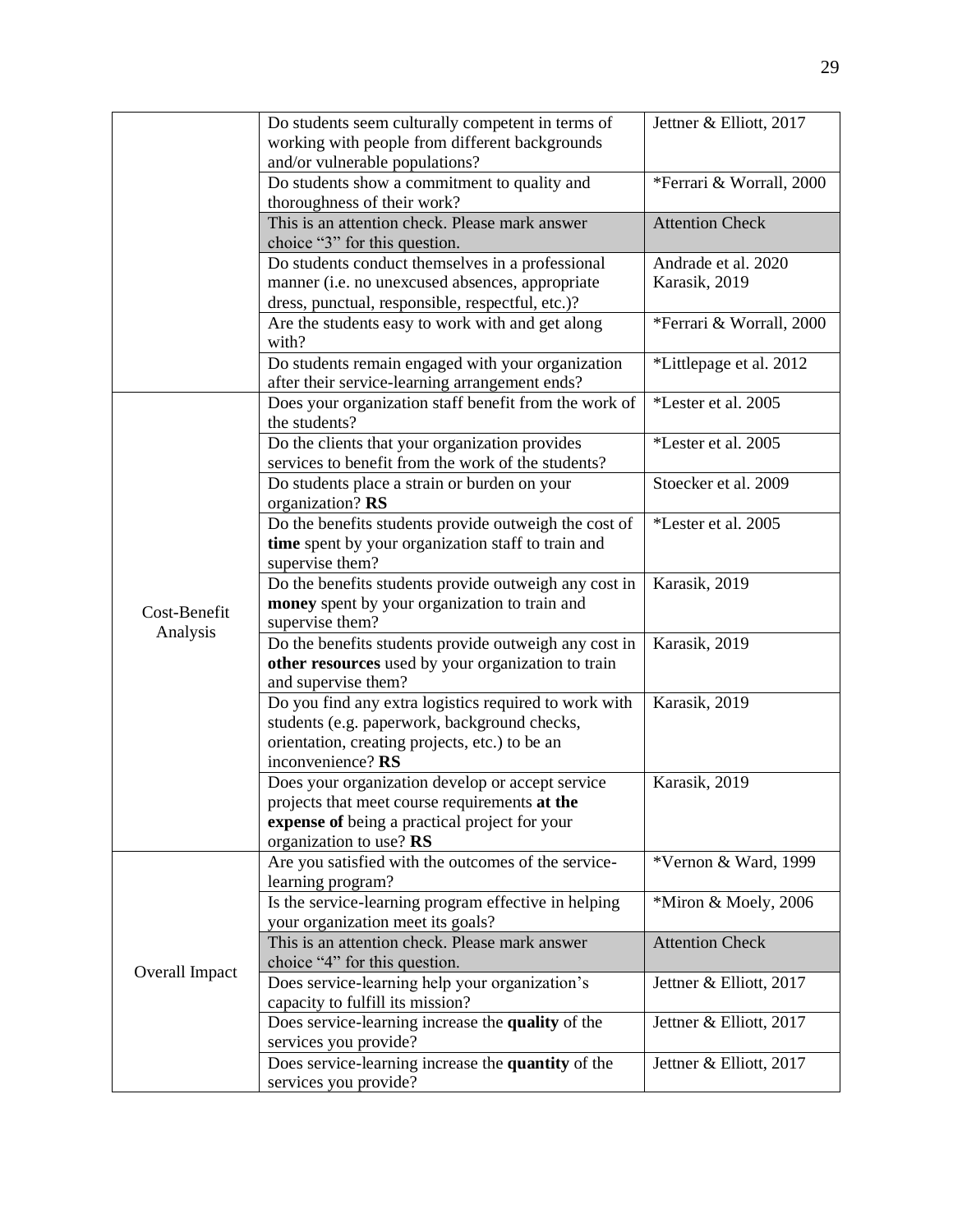| Does service-learning have significant positive        | Jettner & Elliott, 2017 |
|--------------------------------------------------------|-------------------------|
| economic outcomes for your organization?               |                         |
| Does service-learning have significant positive social | Jettner & Elliott, 2017 |
| outcomes for your organization?                        |                         |
| Does service-learning have a positive lasting impact   | Gerstenblatt, 2014      |
| on your organization?                                  |                         |
|                                                        |                         |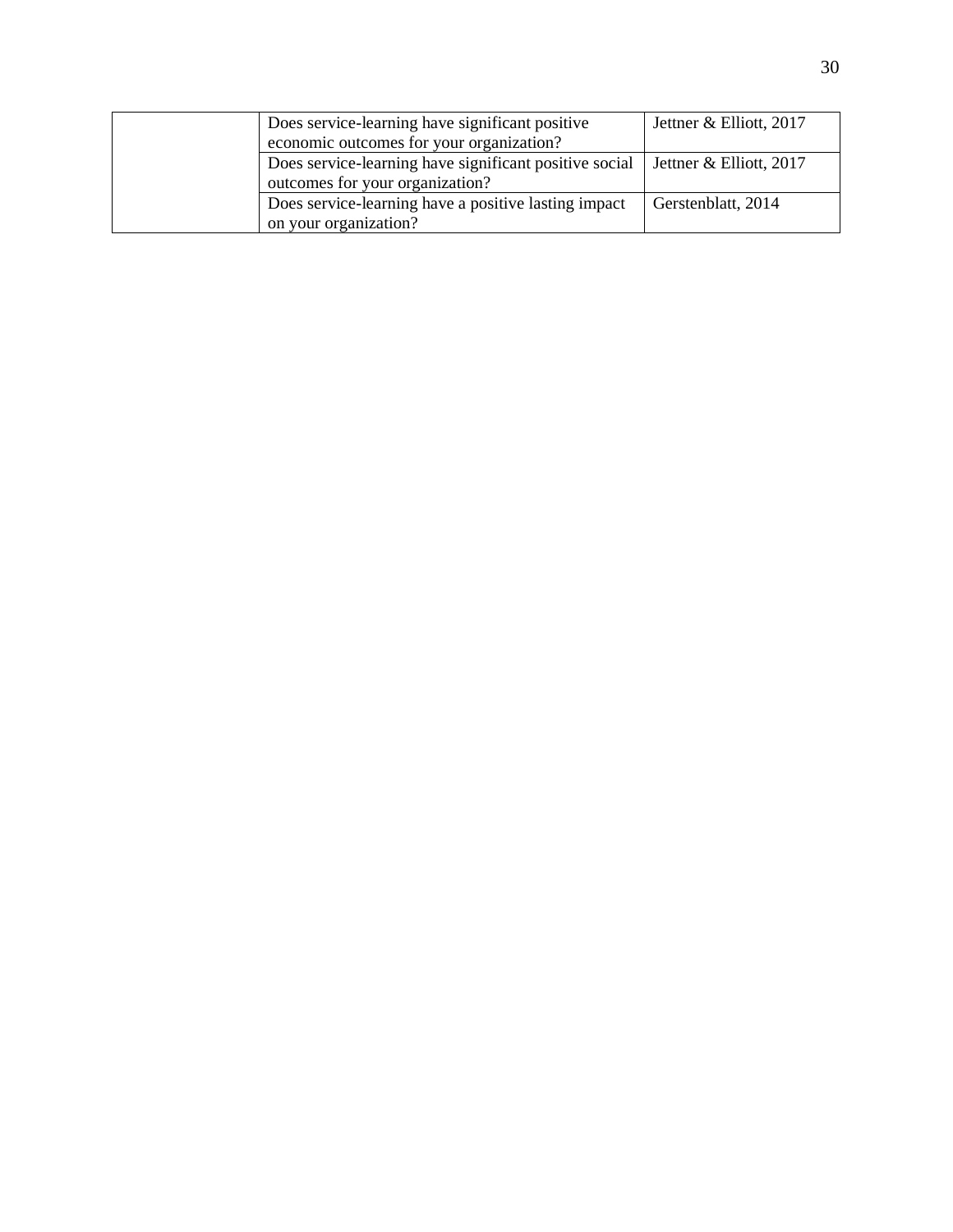# APPENDIX C

## DEMOGRAPHIC QUESTIONNAIRE

What is your age (in years)? \_\_\_\_\_\_\_\_

What is your gender?

- o Female
- o Male
- o Transgender
- o Genderqueer
- o Non-binary
- $\circ$  Not listed:
- o Prefer not to say

What is your race or ethnicity? (please check all that apply)

- o Asian
- o Black or African-American
- o Hispanic or Latino
- o Native American, American Indian, or Indigenous American
- o Native Hawaiian or Pacific Islander
- o White or European-American
- $\circ$  Not listed:
- o Prefer not to say

What is the highest degree or level of education you have completed?

- o Less than a high school diploma
- o High school diploma or equivalent
- o Associate's degree
- o Bachelor's degree
- o Master's degree
- o Doctoral degree
- o Not listed: \_\_\_\_\_\_\_\_\_\_\_\_\_\_\_\_\_\_
- o Prefer not to say

What is your current position/job title? \_\_\_\_\_\_\_\_\_\_\_\_\_\_\_\_\_\_

How long have you been an employee with your current organization (in years)?

Roughly how many service-learning college students does your organization host each year?

- $\circ$  1 4 students
- $\circ$  5 9 students
- $\circ$  10+ students
- o Unsure

What kinds of service activities do service-learning students complete (please check all that apply)?

- o **Direct**: face-to-face activities in which the students directly engage with clients, program participants, and/or recipients of your organization's services
- o **Indirect**: "behind-the-scenes" activities in which the students work on projects that have clear benefits to the target population, but do not involve direct contact with them